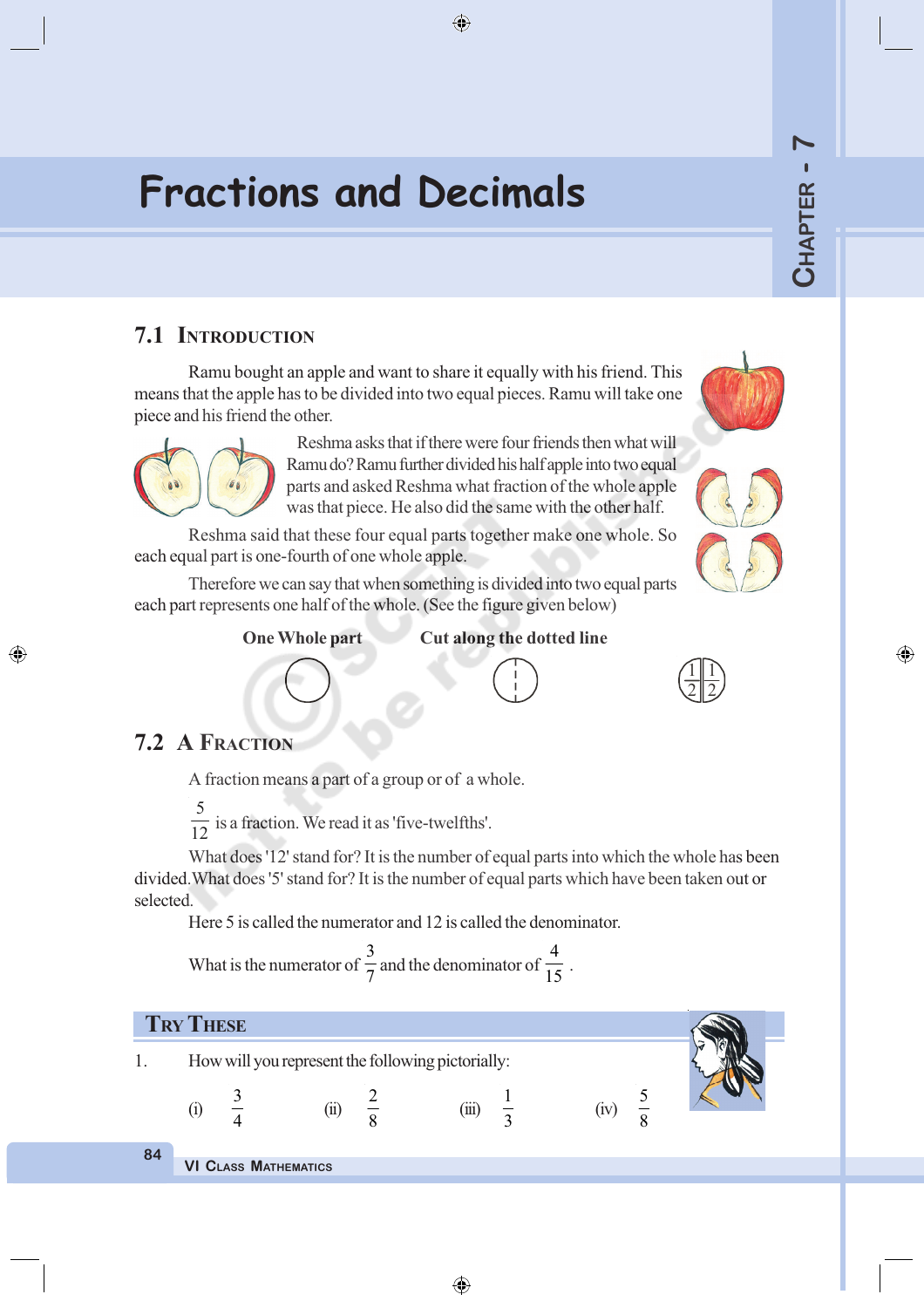2. Write the fraction representing the shaded portion.



These fraction are less than one and are parts of a whole. These are called **proper fraction** In proper fractions, always numerator is less than denominator**.**



◈

- 1. Write 5 proper fractions and draw them pictorially.
- 2. Rani says that shaded portion in given figure represents 1 4

Do you agree with her? Give reason to support your answer.?

#### **7.2.1 Improper Fractions**

Consider fractional numbers that are more then one. There are called improper fractions.

.

For example 3  $\frac{1}{2}$ , 5  $\frac{1}{2}$ , 7  $\frac{1}{3}$ , 8  $\frac{1}{2}$  etc. Check whether the denominator is greater than numerator?

Write 5 more improper fractional numbers.

How do we represent these improper fractions pictorically? Let us consider an example.

Each circle represents a whole. We have 2 wholes out of which three equal parts are shaded. There are 3 parts and each whole is divided in to two parts. Therefore this is a

representation of 3  $\frac{1}{2}$ . We notice that for representing an improper fraction we need to have more than one whole.



◈



⊕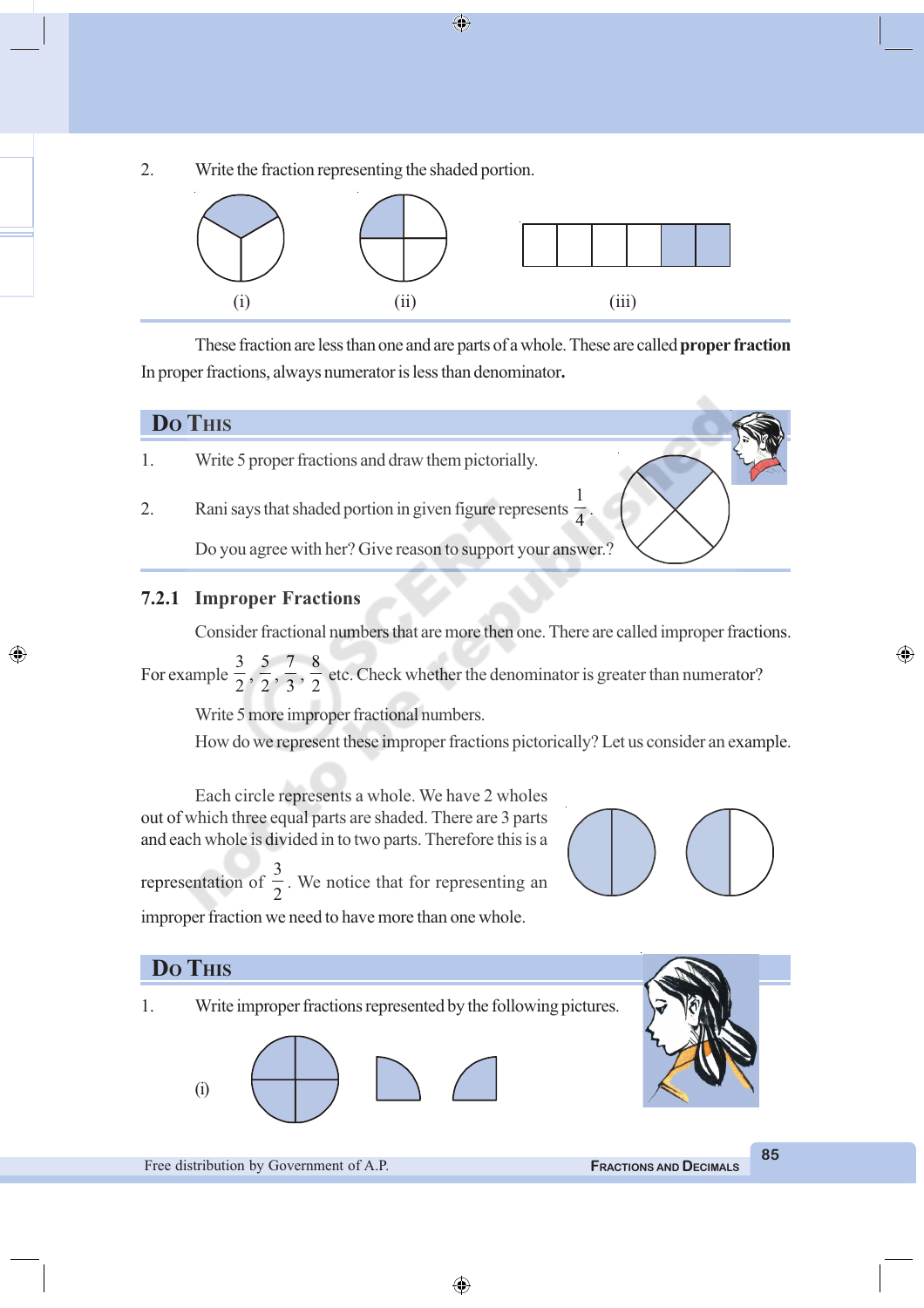

2. Represent the following fractions pictorially:



#### **7.2.2 Mixed Fractions**

◈

Value of improper fractions are greater than one. For example 5  $\frac{1}{2}$  has 5 halves. We represent this as: This has 2 complete wholes and a half, i.e.,  $2 + \frac{1}{2}$  $+\frac{1}{2}$  and we write it as  $2\frac{1}{2}$  $\frac{1}{2}$ . Here, we say that  $2\frac{1}{2}$  $\frac{1}{2}$  is in the form of a mixed fraction. Similarly 5  $\frac{2}{3}$  has one complete wholes and two thirds besides. It can be represented as  $1\frac{2}{2}$  $\frac{1}{3}$ . and its equal to  $1 +$ 2  $\frac{1}{3}$  $1\frac{2}{2}$  $\frac{1}{3}$  = 5 3 Each improper fraction can be represented as mixed fraction. **DO THIS** Write the following as mixed fractions.

⊕

7  $\frac{1}{2}$ , 8  $\frac{1}{5}$ , 9  $\frac{1}{4}$ , 13  $\frac{1}{5}$ , 17 3

#### **7.3 NUMERATOR AND DENOMINATOR**

We can see from above that any two whole numbers written in the form 1  $\frac{1}{2}$ , 1  $\frac{1}{3}$ , 5  $\frac{1}{4}$ , 3  $\frac{1}{4}$ , 2 3 represent fractional numbers. In this the only condition is that the denominator can not be equal to 0.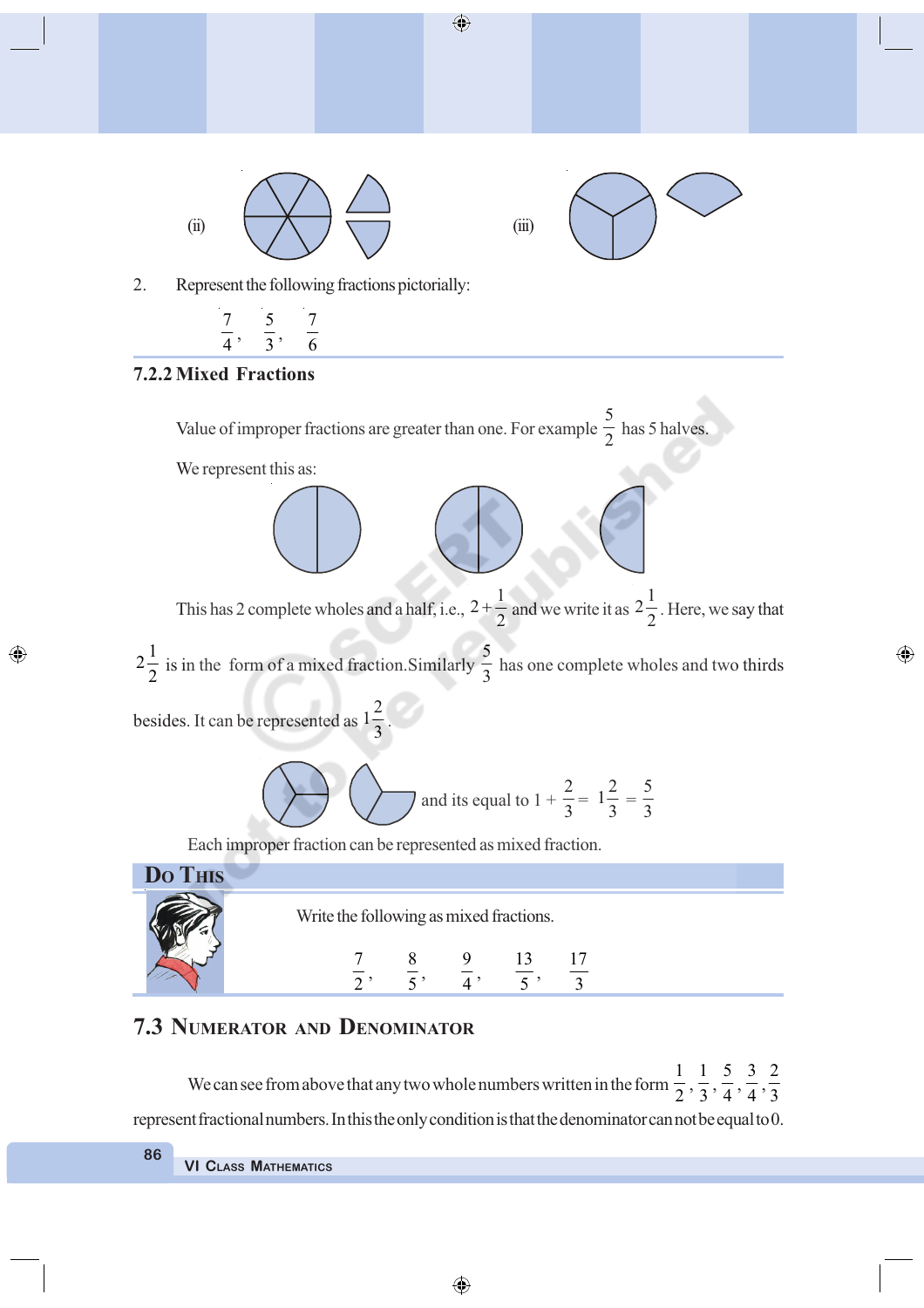#### **TRY THESE**

1. Write the numerator and denominators of the following fractional numbers:

|  | 1 2 7 19 7 11 1 8                      |  |  |
|--|----------------------------------------|--|--|
|  | $3'$ $5'$ $2'$ $3'$ $29'$ $13'$ $7'$ 3 |  |  |

2. Sort the following fractions into the category of proper and improper fractions. Also write improper fractions as mixed fractions:

> $\frac{1}{3}$ ,  $\frac{2}{7}$ ,  $\frac{8}{3}$ ,  $\frac{3}{5}$ ,  $\frac{5}{3}$ ,  $\frac{1}{9}$ ,  $\frac{9}{5}$ 8 7

## **7.4 FRACTIONAL NUMBERS ON THE NUMBER LINE**

We can show fractional numbers on the number line also.

Let us draw a number line and mark 1  $\frac{1}{2}$  on it.

> **1 2**

> > 2

**2 3**

 $\frac{1}{3}$  can be shown as below:

 $\frac{1}{5}$  can be shown as follows:

Similarly

◈

1  $\frac{1}{3}$  and

> **1 3**

4

**2 5** **3 5** **4**

 $\frac{3}{7}$ 5

**1 5**

We know that 1  $\frac{1}{2}$  is greater than 0 and less than 1, so it should lie between 0 and 1.

> **0 1 2** [Divided the gap between 0 and 1 into 2 equal parts and show one parts as 1  $^{-1}_{2}$

 $\frac{1}{2}$  [One unit has to divide into 3 equal parts]

 $\frac{1}{5}$   $\frac{2}{5}$   $\frac{3}{5}$   $\frac{4}{5}$  <sup>1</sup>  $\frac{2}{5}$  [The gap between line divided into 5 equal parts]

How do we show 4  $\frac{1}{3}$  on the number line? 4  $\frac{1}{3}$  has four one thirds. It is more than one. To represent 4  $\frac{1}{3}$  we need one more one third after 1.

⊕

**87**

◈

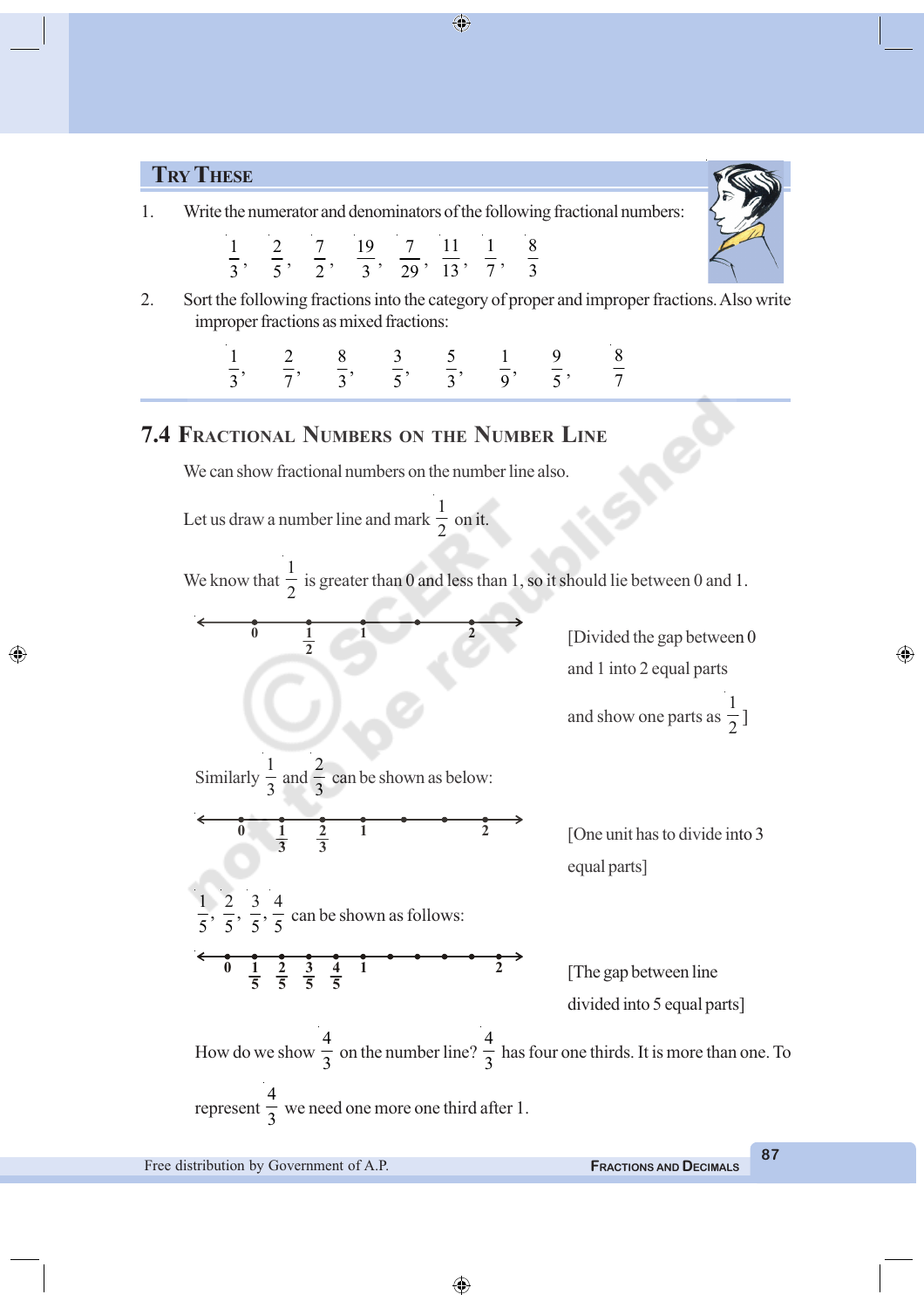

◈

◈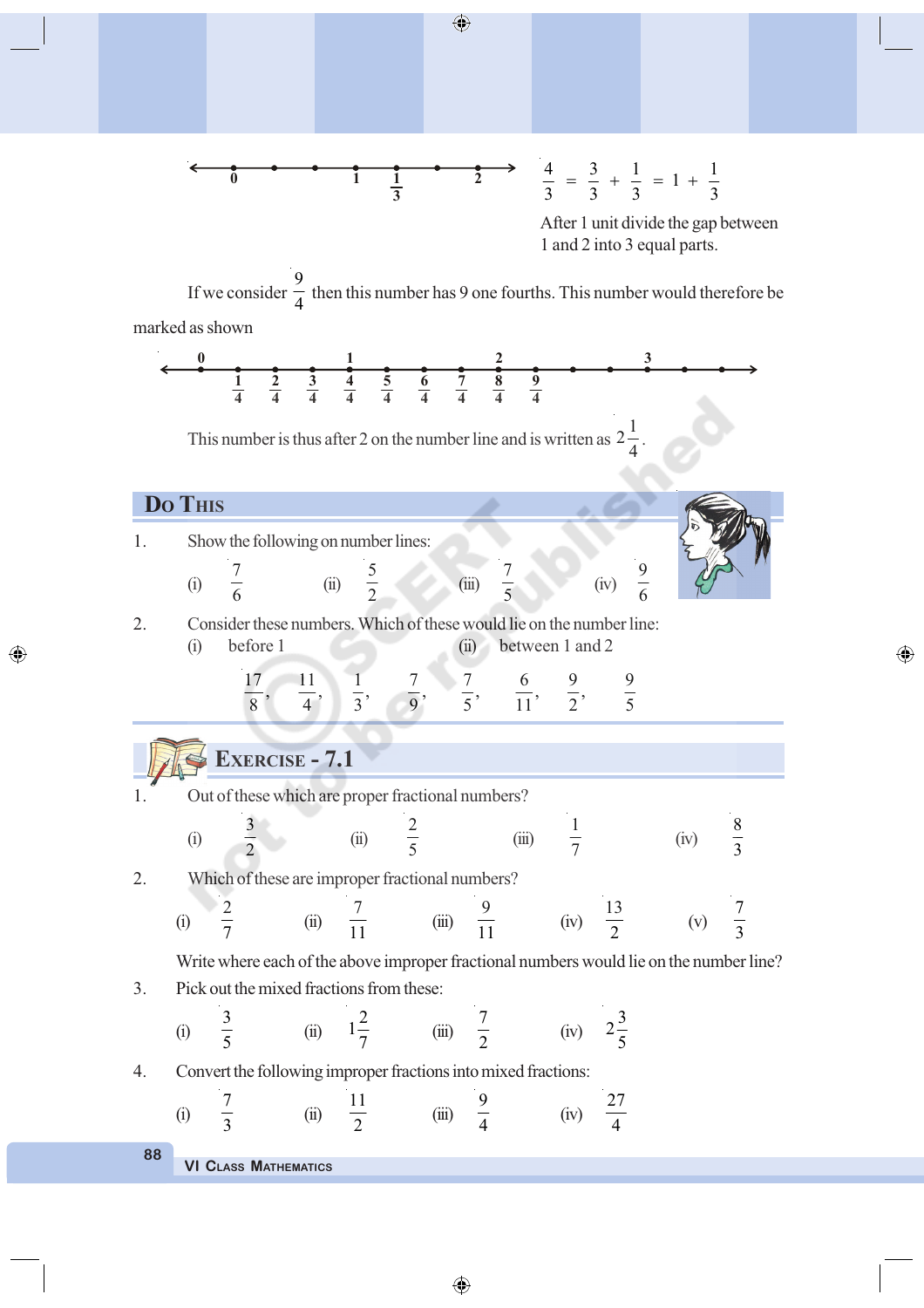5. Convert the following mixed fractions into improper fractions.

(i) 
$$
1\frac{2}{7}
$$
 (ii)  $3\frac{2}{8}$  (iii)  $10\frac{2}{9}$  (iv)  $8\frac{7}{9}$ 

# **7.5 EQUIVALENT FRACTIONS**

Consider the following four fractions and their representations.



 $\bigoplus$ 

If we look at these closely we find that the numerator and denominator of 2  $\frac{1}{8}$  are twice the

numerator and denominator of 1  $\frac{1}{4}$ . Similarly 3  $\frac{1}{12}$  has the numerator and denominator multiplied by 3 each.

We see 
$$
\frac{1}{4} = \frac{2}{8} = \frac{3}{12} = \frac{4}{16}
$$
.

◈

All these fractions are equivalent to 1 4

We can say that the equivalent fractions arise when we multiply both the numerator and the denominator by the same number.

.

The equivalent fractions of 1  $\frac{1}{3}$  are  $\frac{2}{6}, \frac{3}{9}, \frac{4}{12}, \frac{5}{15}$  ..... etc.

# **7.6 LOWEST FORM OF A FRACTION**

Out of the equivalent fractions  $\frac{1}{3}$ ,  $\frac{2}{6}$ ,  $\frac{3}{9}$ ,  $\frac{4}{12}$ , .... etc. 1  $\frac{1}{3}$  is the standard form. It is the standard form as the numerator and denominator are in lowest terms and do not have any common factors.

For example  $\frac{2}{3}, \frac{7}{3}, \frac{17}{7}, \frac{1}{5}, \frac{3}{11}$  are all standard forms. However,  $\frac{5}{10}$ ,  $\frac{2}{4}$ ,  $\frac{16}{36}$ ,  $\frac{3}{9}$  etc. are not in their standard forms.

Free distribution by Government of A.P. **FRACTIONS AND DECIMALS**

**89**

◈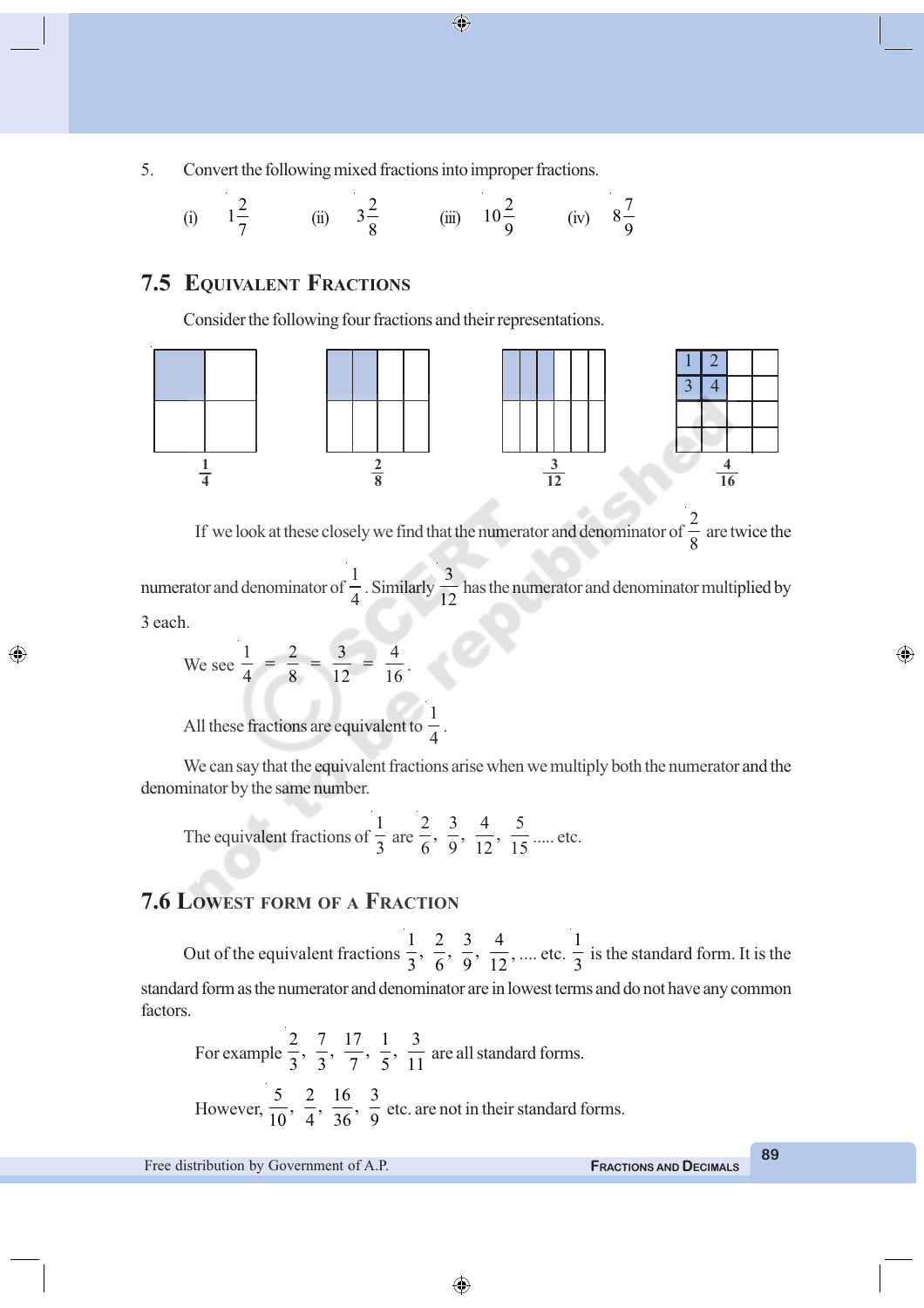# **TRY THESE**

- 1. Write 5 fractional numbers that are in the standard form.
- 2. Write 5 fractional numbers that are not in standard form. 3. Convert the following fractions into their standard form.



⊕

(i) 7  $\frac{1}{28}$  (ii) 15  $(iii)$ 11  $\frac{11}{33}$  (iv) 39 13

# **7.7 LIKE AND UNLIKE FRACTIONS**

In a mathematics exam, Ramu got 5 marks out of 25. We write it as 5  $\frac{1}{25}$ . Raju got 10  $\frac{1}{25}$  and

Ravi got 21  $\frac{1}{25}$ .

It is clear that Ravi got the highest marks of three. It is easy to see that the numerator of that fractions is the highest and the all have the same denominator.

The fractional numbers that have the same denominators are called **like fractions**. As we see, these can be compared easily. Fractions where the denominators are not the same are **unlike**

**fractions**. Example 1  $\frac{1}{3}$  and 1 7 are unlike fractions. 2  $\frac{1}{4}$  and 6  $\frac{1}{12}$  are also unlike fractions.

While, 2  $\frac{1}{4}$  and 6  $\frac{1}{12}$  are equivalent fractions but they are unlike fractions.

- **EXERCISE 7.2**
- 

◈

Which group of fractions are like fractions among the following?

|     | $2 \t3 \t4$                             |      | $1 \t2 \t4$                             |       | 3 4 7                                          |  |
|-----|-----------------------------------------|------|-----------------------------------------|-------|------------------------------------------------|--|
| (i) | $\frac{1}{7}, \frac{1}{7}, \frac{1}{7}$ | (ii) | $\frac{1}{9}, \frac{1}{9}, \frac{1}{9}$ | (iii) | $\frac{1}{7}$ , $\frac{1}{9}$ , $\frac{1}{11}$ |  |

- 2. Write five groups of like fractions.
- 3. From each of these identify like fractional numbers:

(i) 
$$
\frac{2}{3}, \frac{5}{3}, \frac{1}{3}, \frac{4}{6}
$$
 (ii)  $\frac{1}{7}, \frac{3}{5}, \frac{2}{5}, \frac{1}{9}$  (iii)  $\frac{7}{8}, \frac{8}{7}, \frac{2}{8}, \frac{7}{5}$ 

# **THINK, DISCUSS AND WRITE**



Rafi says "There can be no equivalent fractions that are also like fractions." Do you agree with him? Explain your answer and justity.

**90**

**VI CLASS MATHEMATICS**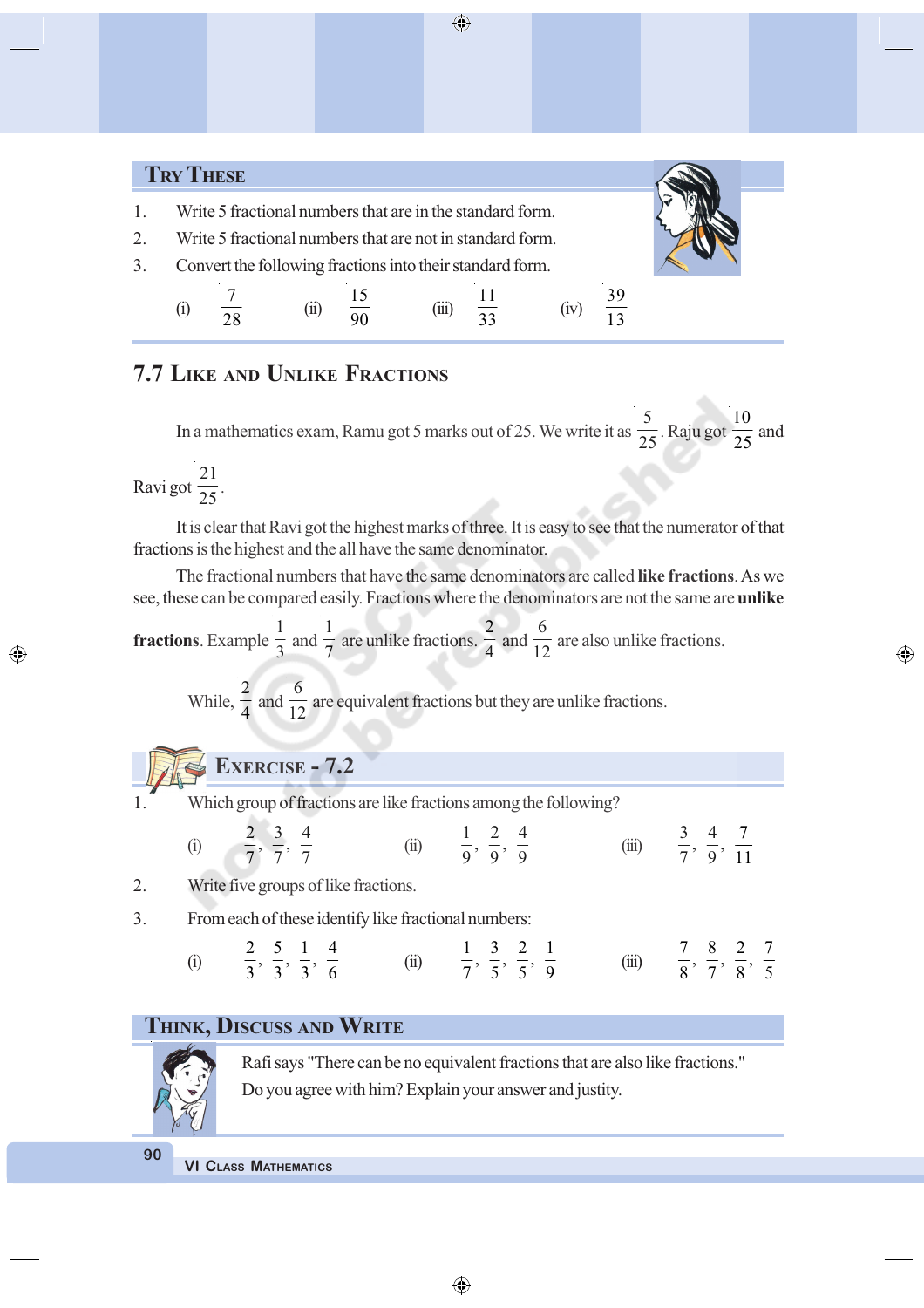### **7.8 ASCENDING AND DESCENDING ORDER FRACTIONS**

Whenever we have a set of numbers we compare them. Some are bigger than the others, some are smaller. We can see taht 7 is smaller than 19 and bigger than 3. We also know that 3 is bigger than -5. Can we make such comparisons in fractional numbers so easily. Let us consider these through a few examples.

 $\bigcirc$ 

In a school test Suresh got 7  $\frac{1}{10}$ , Seetha got 9  $\frac{1}{10}$ , Rakesh got 5  $\frac{1}{10}$ . We know that Seetha got the most marks and that 9  $\frac{1}{10}$  is bigger than 7  $\frac{1}{10}$ . 9  $\frac{1}{10}$  represents 9 parts taken out of 10 equal parts. That is more than 7 parts out of 10 equal parts. It is easy to see this as the denominators are equal. For example out of 3  $\frac{1}{2}$  and 1  $\frac{1}{2}$ , it is 3  $\frac{1}{2}$  that is bigger. If we want to show the fractions  $\frac{7}{10}, \frac{9}{10}, \frac{5}{10}$  $10^{\degree}10^{\degree}10$ in ascending order we show them as  $\frac{5}{10}$ ,  $\frac{7}{10}$ ,  $\frac{9}{10}$ . Can you show them in descending order ? **DO THIS**

|  |           |  | Identify the biggest and the smallest in these group of fractional numbers |  |  |  |
|--|-----------|--|----------------------------------------------------------------------------|--|--|--|
|  | $\bar{H}$ |  |                                                                            |  |  |  |
|  |           |  |                                                                            |  |  |  |

#### **7.8.1 Comparing Unlike Fractions**

◈

Let us now compare 2  $\frac{1}{3}$  and 3  $\frac{1}{5}$ ? Which of these is bigger?

We cannot now tell just by looking at the numbers. There are 2 parts in the first and 3 parts in the second. These sets of parts are equal among themselves but the sizes of these equal parts are different. To compare such unlike fractions we have to convert them to equivalent like fractions.

So we convert both 2  $\frac{1}{3}$  and 3  $\frac{1}{5}$  in the following way.  $\frac{2}{2} = \frac{2}{3} \times \frac{5}{7} = \frac{10}{17}$ 3 3 5 15  $\times$  $\frac{3}{2} = \frac{3}{2} \times \frac{3}{2} = \frac{9}{12}$ 5 5 3 15  $\times$ 

therefore, 
$$
\frac{9}{15} < \frac{10}{15}
$$
 and thus  $\frac{3}{5} < \frac{2}{3}$ 

Free distribution by Government of A.P. **FRACTIONS AND DECIMALS**

**91**

◈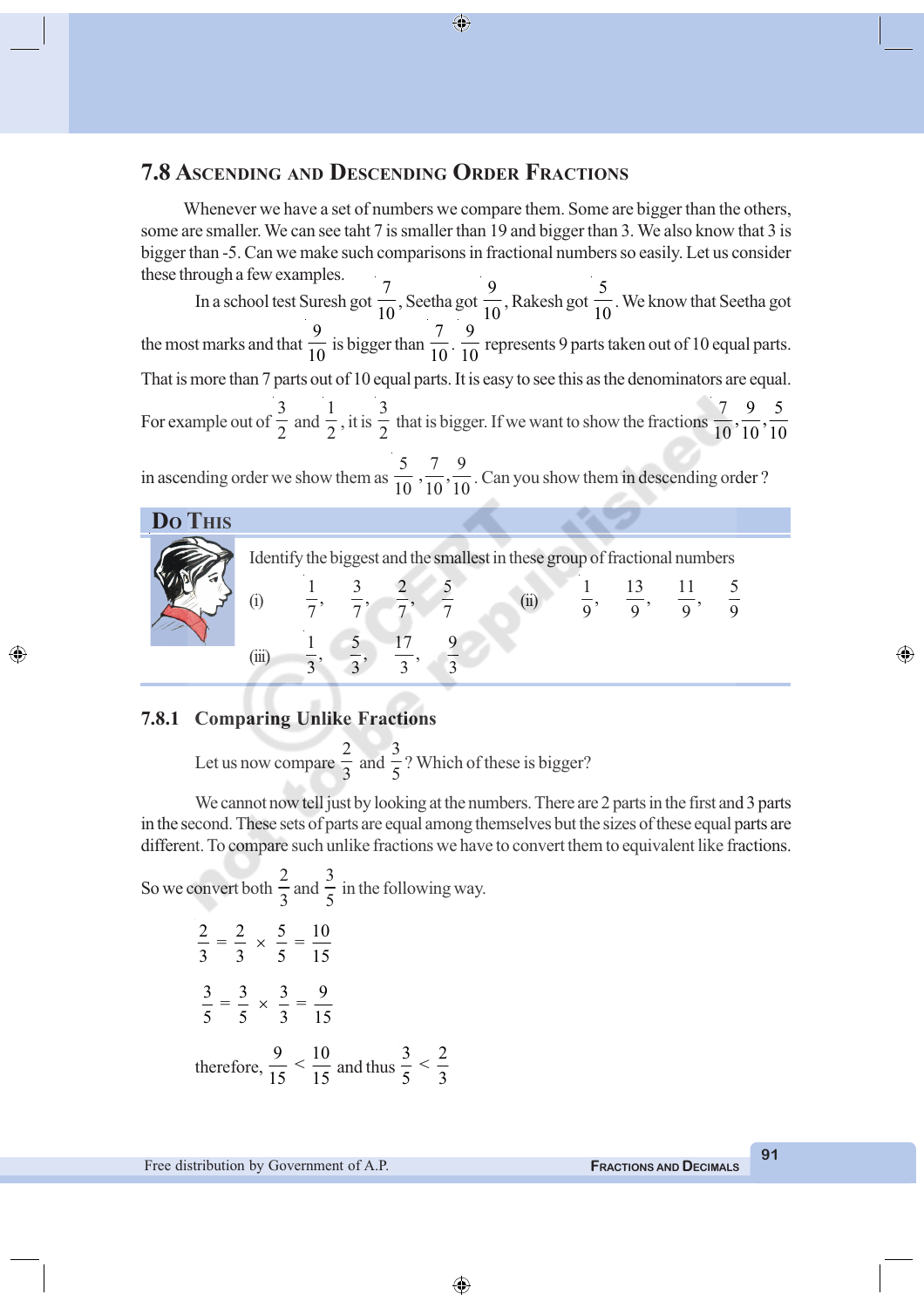Consider another example. Which is bigger out of  $\frac{7}{9}, \frac{3}{11}$ ?

Converting them into equivalent like fractions.

$$
\frac{7}{9} \times \frac{11}{11} = \frac{77}{99}
$$
;  $\frac{3}{11} \times \frac{9}{9} = \frac{27}{99}$   

$$
\frac{77}{99}
$$
 is big one. So,  $\frac{7}{9}$  is big one.  $\frac{7}{9} > \frac{3}{11}$ .

In all these we have tried to make the denominators of both the fractions same. Once the denominators are the same the size of the parts is the same. We can then compare the number of parts and see which fractional number has more equal parts to find the bigger fraction.

## **DO***O*

◈

| $LU$ THP |                                         |  |  |
|----------|-----------------------------------------|--|--|
|          | Which of these is the smaller fraction? |  |  |
|          |                                         |  |  |
|          |                                         |  |  |

#### **7.8.2 Ascending and Descending Order**

We know that when we write numbers in a form that increase from the left to the right then they are in the ascending order.

◈

For example 1, 3, 7, 8, 12 are in ascending order: Similarly,

$$
\frac{2}{5}, \quad \frac{3}{5}, \quad \frac{7}{5}, \quad \frac{16}{5} \text{ are also in ascending order. Here } \frac{2}{5} < \frac{3}{5} < \frac{7}{5} < \frac{16}{5}
$$

And  $\frac{1}{7}$ ,  $\frac{1}{6}$ ,  $\frac{1}{5}$ ,  $\frac{1}{4}$  are also in ascending order.

#### **DO THIS**

Write the following fractional number in ascending order:

|  |  |                                                                                                                                                          |  | (i) $\frac{1}{7}$ , $\frac{13}{7}$ , $\frac{11}{7}$ , $\frac{5}{7}$ , $\frac{15}{7}$ (ii) $\frac{2}{3}$ , $\frac{5}{6}$ , $\frac{3}{9}$ , $\frac{24}{18}$ |
|--|--|----------------------------------------------------------------------------------------------------------------------------------------------------------|--|-----------------------------------------------------------------------------------------------------------------------------------------------------------|
|  |  | (iii) $\frac{2}{3}$ , $\frac{1}{2}$ , $\frac{5}{6}$ , $\frac{7}{12}$ (iv) $\frac{1}{5}$ , $\frac{1}{2}$ , $\frac{1}{8}$ , $\frac{1}{3}$ , $\frac{1}{12}$ |  |                                                                                                                                                           |

When we write numbers in the manner that they decrease from left to right then they are said to be in descending order.

For example 100, 85, 83, 74, 61 are in descending order.

#### **VI CLASS MATHEMATICS**

**92**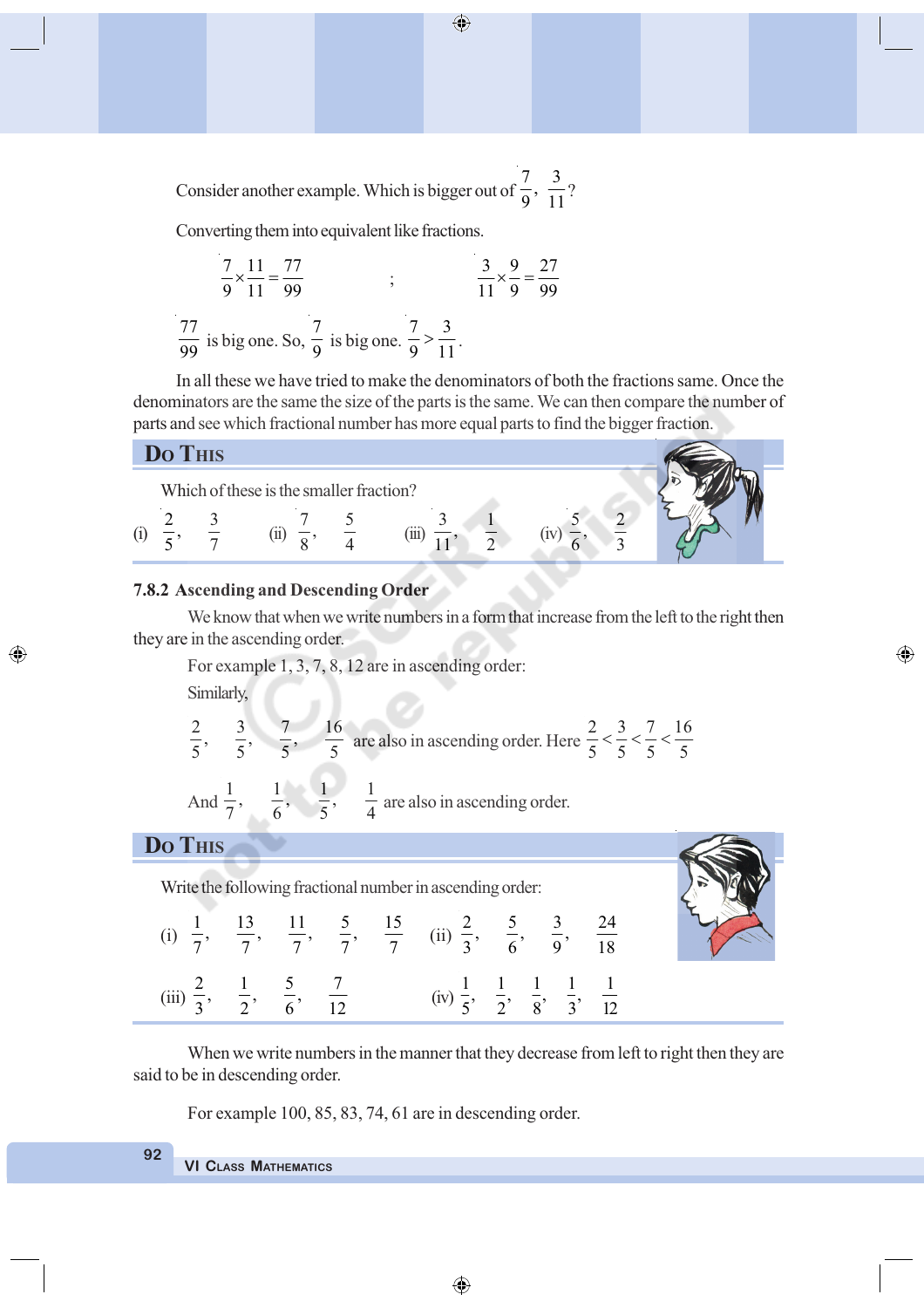Similarly 
$$
\frac{11}{2}
$$
,  $\frac{7}{2}$ ,  $\frac{5}{2}$ ,  $\frac{3}{2}$ ,  $\frac{1}{2}$  are in descending order  $\frac{1}{4}$ ,  $\frac{1}{5}$ ,  $\frac{1}{6}$ ,  $\frac{1}{7}$  are  
also in descending order. Can you say why? Discuss with your friends.

| Do Thus                                                                              | Write the following in descending order:                                                                                                                                                                                                                                                                                                                                                                                                                                                                                                                                                                                                                                                                                                                                                      |
|--------------------------------------------------------------------------------------|-----------------------------------------------------------------------------------------------------------------------------------------------------------------------------------------------------------------------------------------------------------------------------------------------------------------------------------------------------------------------------------------------------------------------------------------------------------------------------------------------------------------------------------------------------------------------------------------------------------------------------------------------------------------------------------------------------------------------------------------------------------------------------------------------|
| (i) $\frac{1}{9}$ , $\frac{13}{9}$ , $\frac{11}{9}$ , $\frac{15}{9}$ , $\frac{3}{9}$ | (ii) $\frac{1}{6}$ , $\frac{2}{3}$ , $\frac{3}{9}$ , $\frac{5}{6}$                                                                                                                                                                                                                                                                                                                                                                                                                                                                                                                                                                                                                                                                                                                            |
| (iii) $\frac{1}{5}$ , $\frac{9}{5}$ , $\frac{3}{5}$ , $\frac{6}{5}$                  | (iv) $\frac{1}{4}$ , $\frac{1}{2}$ , $\frac{1}{8}$ , $\frac{3}{4}$                                                                                                                                                                                                                                                                                                                                                                                                                                                                                                                                                                                                                                                                                                                            |
| 7.9 ADDITION OF FRACTIONS:                                                           |                                                                                                                                                                                                                                                                                                                                                                                                                                                                                                                                                                                                                                                                                                                                                                                               |
| Add the following                                                                    |                                                                                                                                                                                                                                                                                                                                                                                                                                                                                                                                                                                                                                                                                                                                                                                               |
| 1.                                                                                   | \n\n $\begin{aligned}\n &\text{Add the following} \\ &\text{Equation: } \end{aligned}$ \n                                                                                                                                                                                                                                                                                                                                                                                                                                                                                                                                                                                                                                                                                                     |
| 2.                                                                                   | \n\n $\begin{aligned}\n &\text{Simplify the following} \\ &\text{Simplify the following} \\ &\text{Simplify the following} \\ &\text{Simplify the following} \\ &\text{Simplify the following} \\ &\text{Simplify: } \frac{1}{4} + \frac{5}{4} + \frac{1}{4} + \frac{2}{5} + \frac{3}{5} + \frac{3}{5} + \frac{1}{5} + \frac{2}{5} + \frac{3}{5} + \frac{1}{5} + \frac{2}{5} + \frac{3}{5} + \frac{5}{5} + \frac{1}{5} + \frac{1}{5} + \frac{2}{5} + \frac{3}{5} + \frac{1}{5} + \frac{1}{5} + \frac{2}{5} + \frac{3}{5} + \frac{1}{5} + \frac{2}{5} + \frac{3}{5} + \frac{1}{5} + \frac{1}{5} + \frac{2}{5} + \frac{3}{5} + \frac{1}{5} + \frac{1}{5} + \frac{2}{5} + \frac{3}{5} + \frac{1}{5} + \frac{1}{5} + \frac{2}{5} + \frac{3}{5} + \frac{1}{5} + \frac{1}{5} + \frac{2}{5} + \frac$ |

#### **7.9.1 Adding unlike fractions**

Look at the following

$$
\frac{1}{2} + \frac{1}{3} = ?
$$

◈

We can not add the numerators here. Why not? So what do we do.

l.

To add such fractions we convert them into equivalent fractions with the same denominators.

 $\bigoplus$ 

$$
\frac{1}{2} = \frac{1}{2} \times \frac{3}{3} = \frac{3}{6} \qquad ; \qquad \frac{1}{3} = \frac{1}{3} \times \frac{2}{2} = \frac{2}{6}
$$
  
So, 
$$
\frac{1}{2} + \frac{1}{3} = \frac{3}{6} + \frac{2}{6} = \frac{5}{6}
$$

Free distribution by Government of A.P. **FRACTIONS** AND **DECIMALS** 

**93**

 $\bigoplus$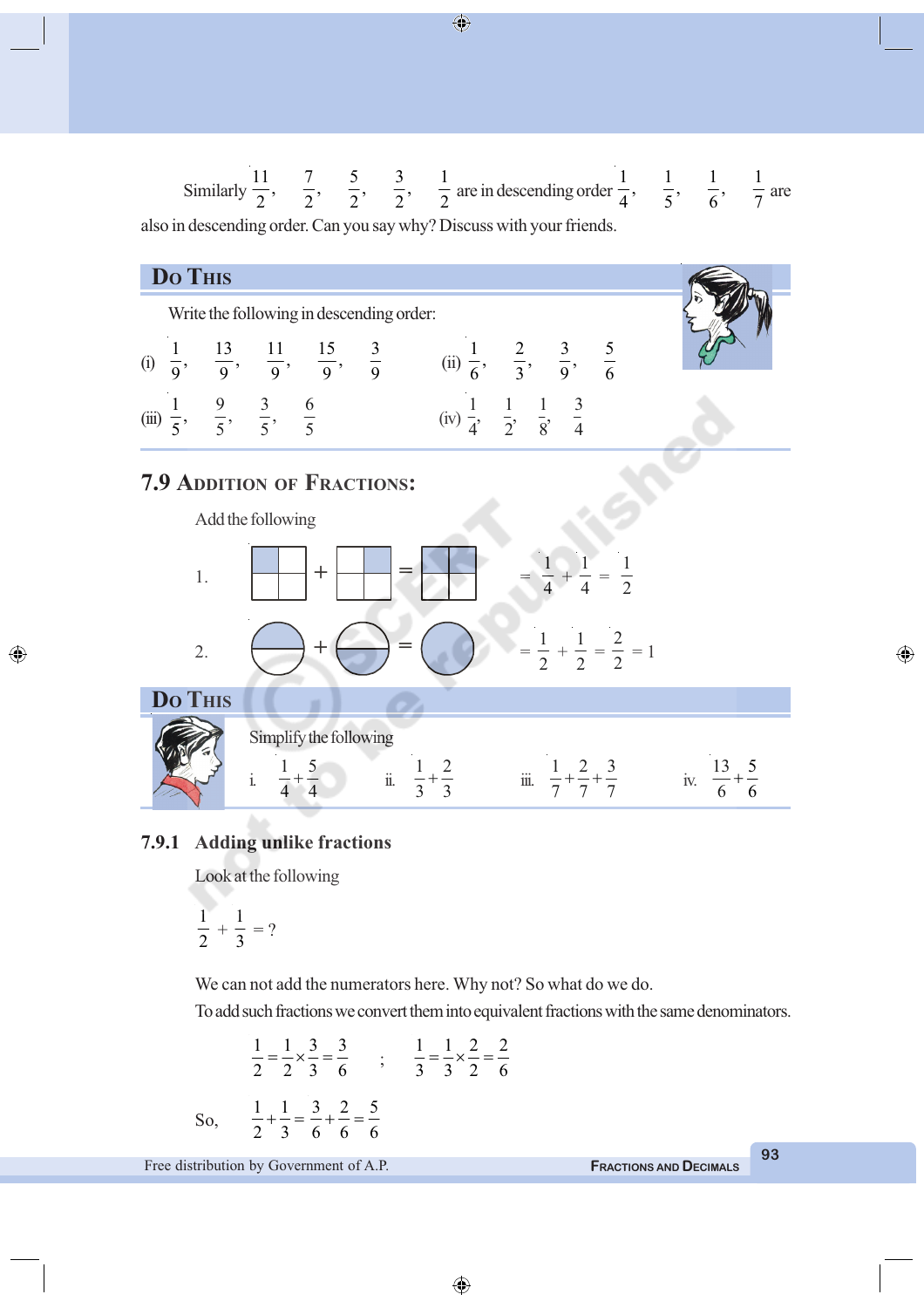Let us see how this works pictorially.



The parts in the two pictures are not equal. In order to add we need equal parts. We divide the first into three more horizontal parts.

 $\bigoplus$ 



Add the following fractional numbers:

(i)  $1 \quad 1$ 2 5  $+\frac{1}{5}$  (ii)  $\frac{1}{2} + \frac{3}{2} + \frac{7}{2}$ 2 2 2  $+\frac{3}{2}+\frac{7}{2}$  (iii)  $\frac{1}{2}+\frac{2}{6}+\frac{5}{6}$ 

◈

#### **7.9.2 Addition of mixed fractions**

How do we add  $2\frac{1}{2}$  $\frac{1}{3}$  and  $1\frac{2}{2}$  $\frac{1}{3}$ ?

One way is to convert them into improper fractions 7  $\frac{1}{3}$  and 5  $\frac{1}{3}$  and add. We can also add

 $\frac{1}{3} + \frac{2}{6} + \frac{5}{6}$  (iv)  $\frac{1}{3} + \frac{7}{5}$ 

3 5  $\overline{+}$ 

◈

them in the following way  $2\frac{1}{2}+1\frac{2}{3}$  $\frac{1}{3} + 1\frac{2}{3} = 2 + 1 + \frac{1}{3} + \frac{2}{3}$ 3 3  $^{+}$ 

We have added the whole number part and the fractional part separately. Then we add the

**VI CLASS MATHEMATICS 94** the two and get  $3 + \frac{3}{2} = 3 + 1 = 4$  $+\frac{3}{3} = 3 + 1 = 4$ .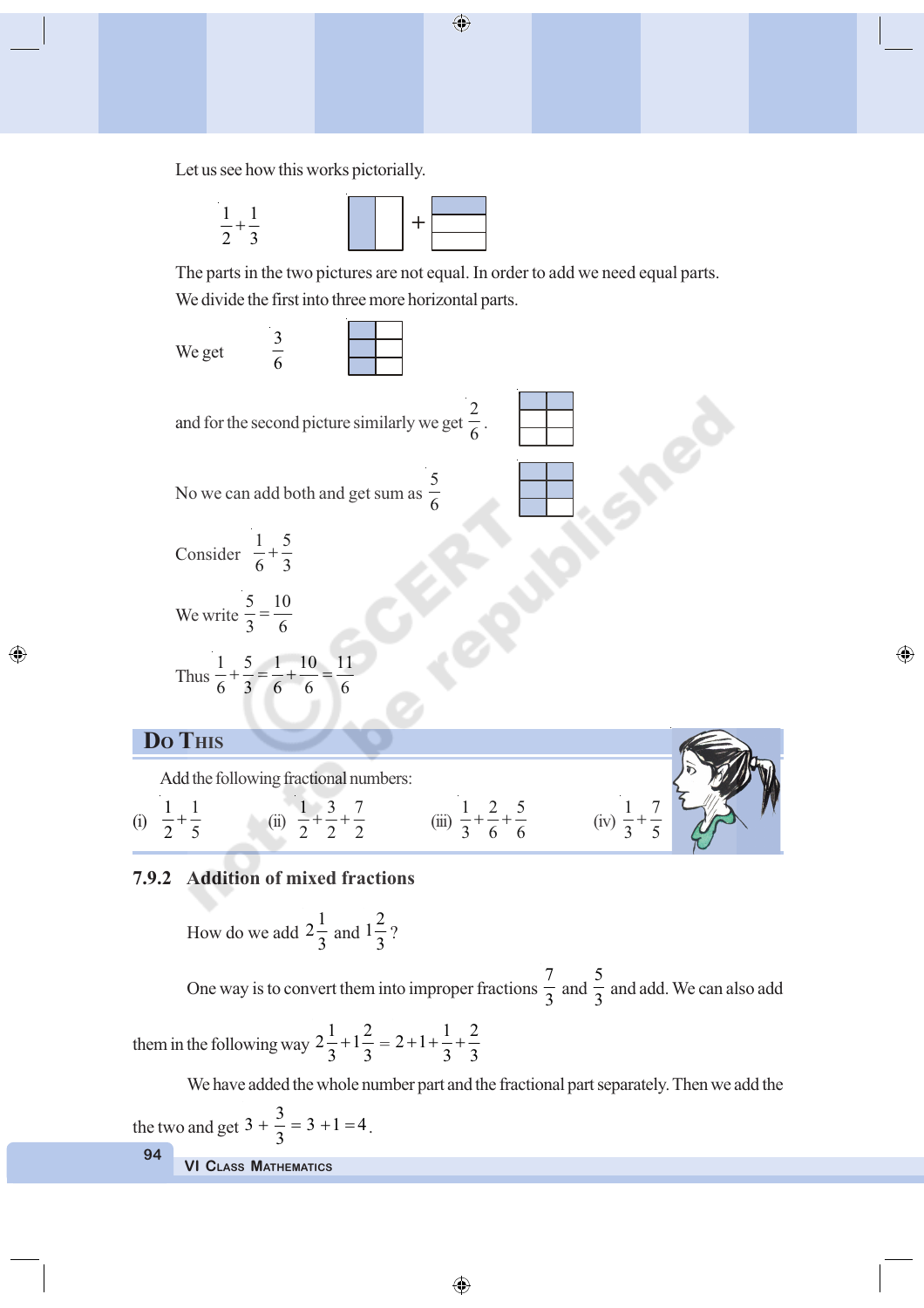We will now add 
$$
2\frac{1}{8}
$$
,  $3\frac{1}{6}$  in both ways.  
\n1st **Method :**  $2\frac{1}{8} + 3\frac{1}{6}$  =  $2 + 3 + \frac{1}{8} + \frac{1}{6}$   
\n=  $5 + \frac{1 \times 6}{8 \times 6} + \frac{1 \times 8}{6 \times 8}$   
\n=  $5 + \frac{6}{48} + \frac{8}{48}$   
\n=  $5 + \frac{14}{48} = 5 + \frac{7}{24} = 5\frac{7}{24}$ 

2<sup>st</sup> Method : Changing both into improper fractions we have 17 19 8 6  $^{+}$ 

> Change into equivalent like fractions 17  $\frac{1}{8}$ 17 6 102 8 6 48  $x - \frac{0}{x} =$

$$
\frac{19}{6} = \frac{19}{6} \times \frac{8}{8} = \frac{152}{48}
$$
  

$$
\therefore \frac{102}{48} + \frac{152}{48} = \frac{254}{48} = \frac{127}{24} = 5\frac{7}{24}
$$

# **7.10 SUBTRACTION**

◈

Subtract 3  $\frac{1}{7}$  from 4 7 . Here the numbers have the same denominator so they are like fractions. We take 3 one sevenths from 4 one sevenths and are left with 1 one seventh.

$$
\therefore \ \frac{4}{7} - \frac{3}{7} = \frac{4 \cdot 3}{7} = \frac{1}{7}
$$

Now take an example where fractional numbers have different denominators.

Subtract 
$$
\frac{2}{9}
$$
 from  $\frac{3}{10}$ 

$$
\frac{3}{10}-\frac{2}{9}.
$$

We can not do the same process as we did above. We make them equivalent like fractions and write

Free distribution by Government of A.P. **FRACTIONS AND DECIMALS**

**95**

◈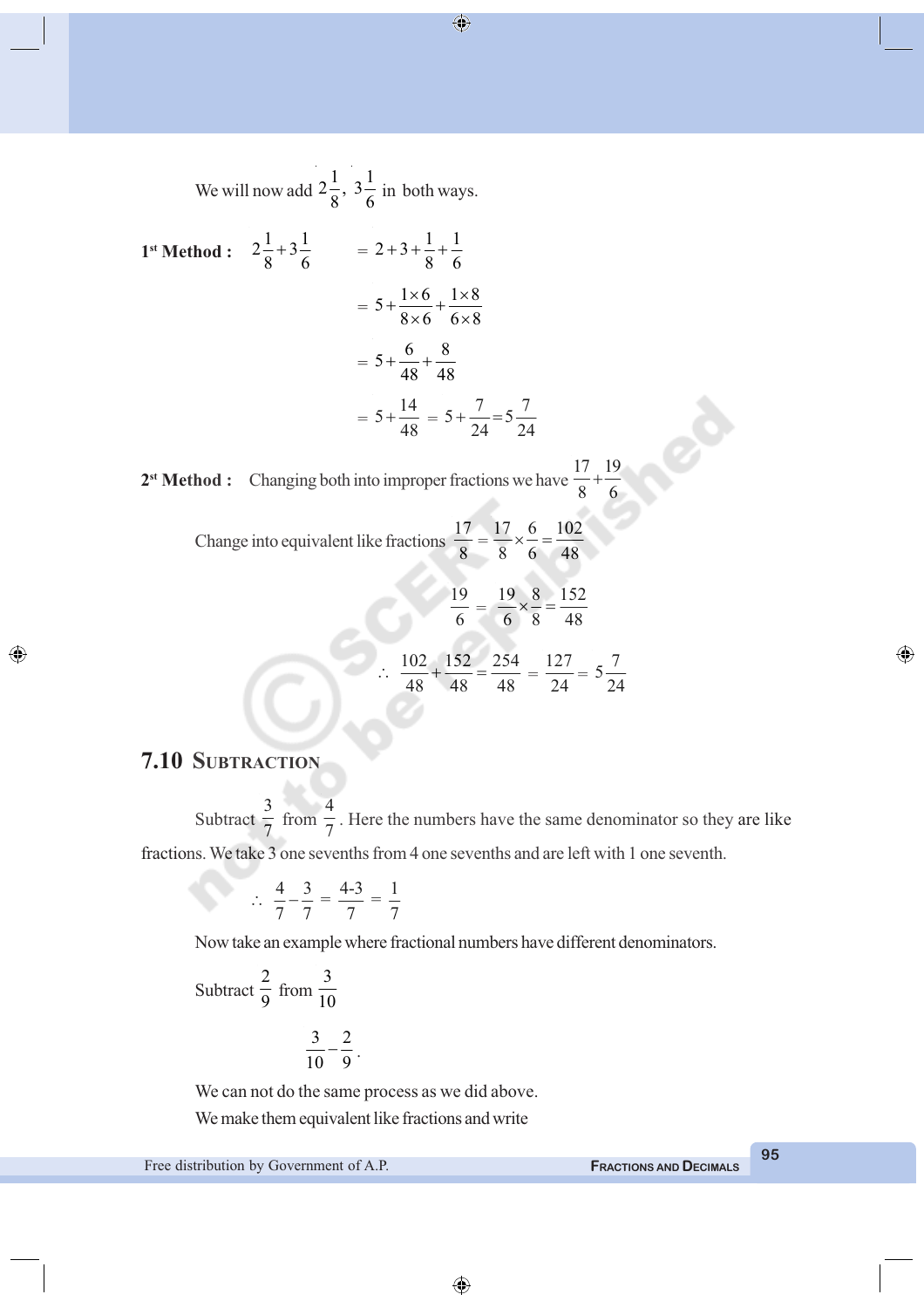$\frac{3}{2} = \frac{3 \times 9}{10} = \frac{27}{20}$ ;  $10 \t10 \times 9$  90  $=\frac{3\times9}{1}$  $\times$ 2  $2 \times 10$ 9  $9 \times 10$  $=$  $\frac{2 \times}{2 \times 1}$  $\times$ 20 90 = 27 20 27 20 7 90 90 90 90  $-\frac{20}{2} = \frac{27-20}{2} =$ 

We get

#### **DO THIS**

◈

- 1. Add the following fractions.
	- (i) 2 3  $\frac{2}{5} + \frac{3}{5}$  (ii) 7 2  $rac{7}{10} + \frac{2}{10}$  (iii)  $rac{3}{4} + \frac{2}{6}$ 4 6  $^{+}$
- 2. Subtract the following.

(i) 
$$
\frac{2}{7}
$$
 from  $\frac{3}{5}$  (ii)  $\frac{1}{9}$  from  $\frac{2}{5}$ 

# **EXERCISE - 7.3**

Write shaded portion as fraction. Arrange them in ascending or descending order using sign '<', '=', '>' between the fractions:

◈



- 2. Show  $\frac{2}{6}, \frac{4}{6}, \frac{8}{6},$ 5  $\frac{1}{6}$  and 6  $\frac{1}{6}$  on the number line. Also arrange them in ascending order.
- 3. Look at the figures and write ' $\leq'$  or ' $\geq'$ ', '=' between the given pairs of fractions:



**96**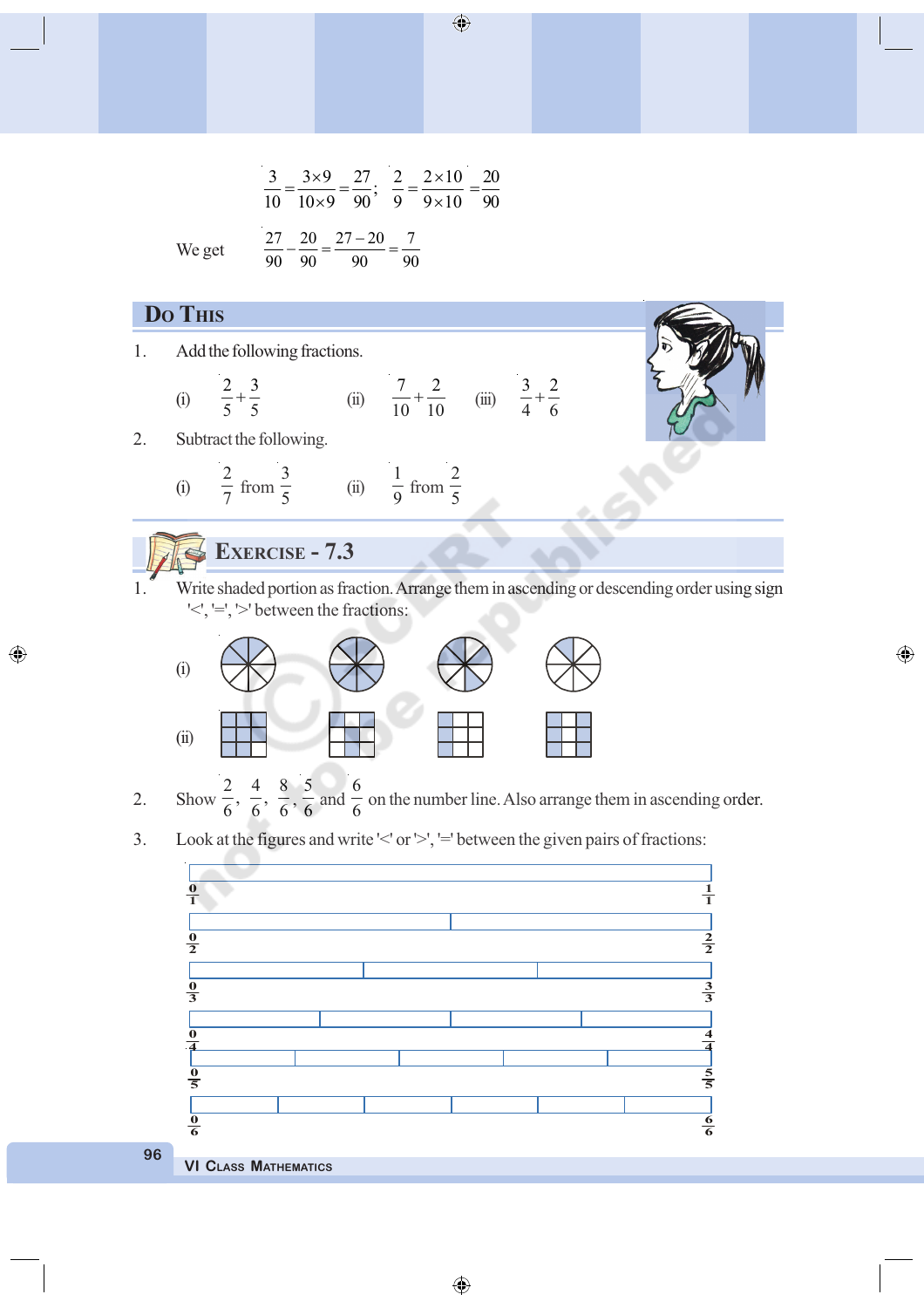(i) 
$$
\frac{1}{6} \square \frac{1}{3}
$$
 (ii)  $\frac{3}{4} \square \frac{2}{6}$  (iii)  $\frac{2}{3} \square \frac{2}{4}$   
(iv)  $\frac{6}{6} \square \frac{3}{3}$  (v)  $\frac{5}{6} \square \frac{5}{5}$ 

Make five more such problems and ask your friends to solve them.

4. Fill with the appropriate sign.  $(\leq, \leq, \leq)$ 

(i) 
$$
\frac{1}{2} \Box \frac{1}{5}
$$
 (ii)  $\frac{2}{4} \Box \frac{3}{6}$  (iii)  $\frac{3}{5} \Box \frac{2}{3}$   
(iv)  $\frac{3}{4} \Box \frac{2}{8}$  (v)  $\frac{3}{5} \Box \frac{6}{5}$  (vi)  $\frac{7}{9} \Box \frac{3}{9}$ 

5. Answer the following. Also write how you solved them.:

(i) Is 
$$
\frac{5}{9}
$$
 equal to  $\frac{4}{5}$ ?  
\n(ii) Is  $\frac{9}{16}$  equal to  $\frac{5}{9}$ ?  
\n(iii). Is  $\frac{4}{5}$  equal to  $\frac{16}{20}$ ?  
\n(iv) Is  $\frac{1}{15}$  equal to  $\frac{4}{30}$ ?

6. Varshith read 25 pages of a story book containing 100 pages. Lalitha read 2  $\frac{1}{5}$  of the same story book. Who read less? Give reason.

7. Write these fractions appropriately as additions or subtractions:



◈

⊕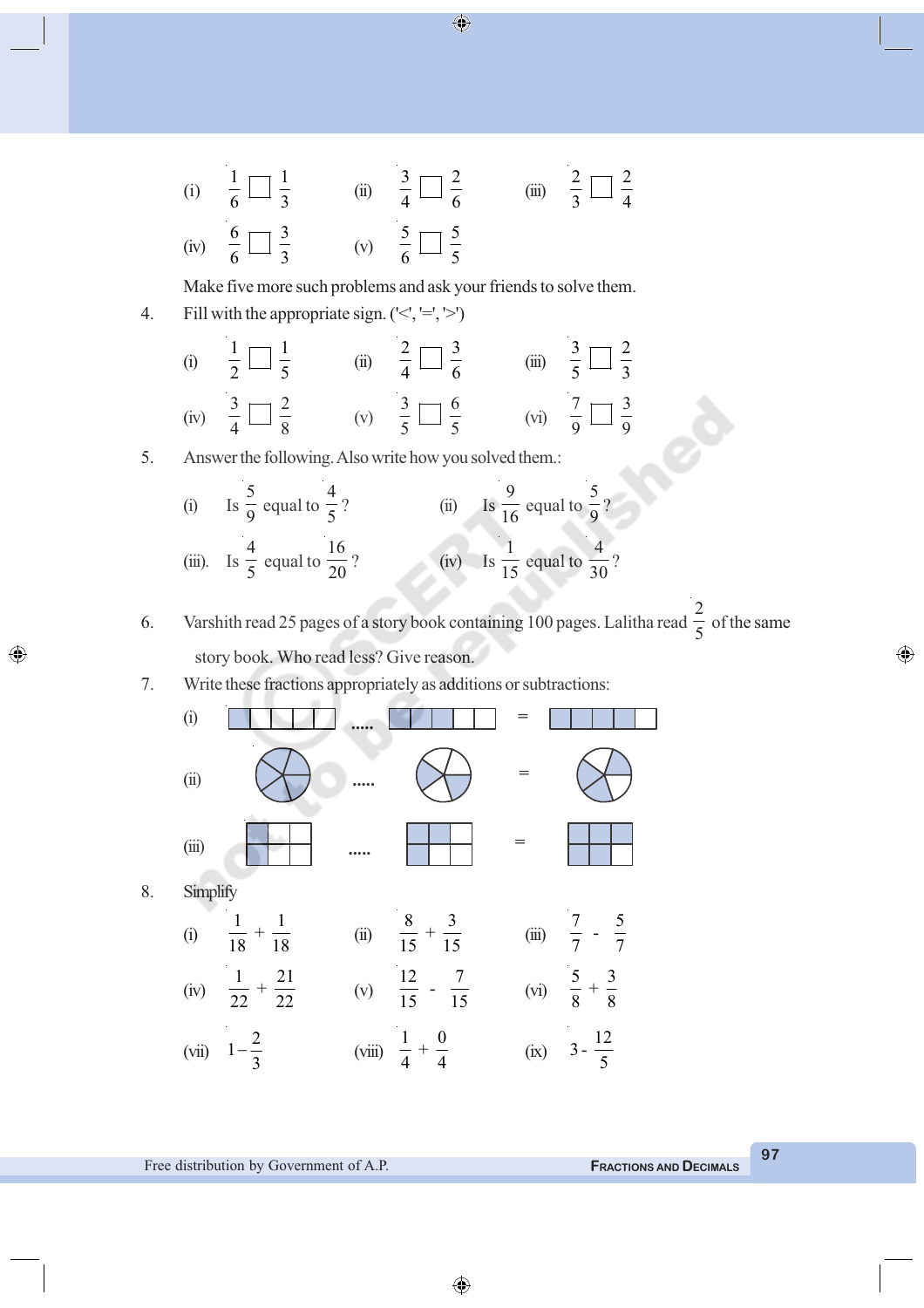9. Fill in the missing fractions:

(i) 
$$
\frac{7}{10} - \frac{3}{10} = \frac{3}{10}
$$
 (ii)  $\frac{3}{21} = \frac{5}{21}$   
(iii)  $\frac{3}{5} = \frac{3}{6}$  (iv)  $\frac{5}{5} = \frac{12}{27}$ 

10. Narendra painted 2 3 area of the wall in his room. His brother Ritesh helped and painted 1 3 area of the wall. How much did they paint together?

 $\bigoplus$ 

- 11. Neha was given 5 7 of a basket of bananas. What fraction of bananas was left in the basket?
- 12. A piece of rod 7  $\frac{1}{8}$  metre long is broke into two pieces. One piece was 1 4 metre long. How long is the other piece?
- 13. Renu takes  $2\frac{1}{7}$ 5 minutes to walk around the school ground. Snigdha takes 7  $\frac{1}{4}$  minutes to do the same. Who takes less time and by what fraction?

◈

### **7.11DECIMALS**

⊕

**0 1 2 3 4 5 6 7 8 9 10 11 12 13 14 15**

What is the length of this pencil? .................... centimeter.



The length of this fish is more than 4 cm. But it is less than 5 cm. How will you find the length of this fish?

To do this we divide the space between 4 and 5 into 10 equal parts.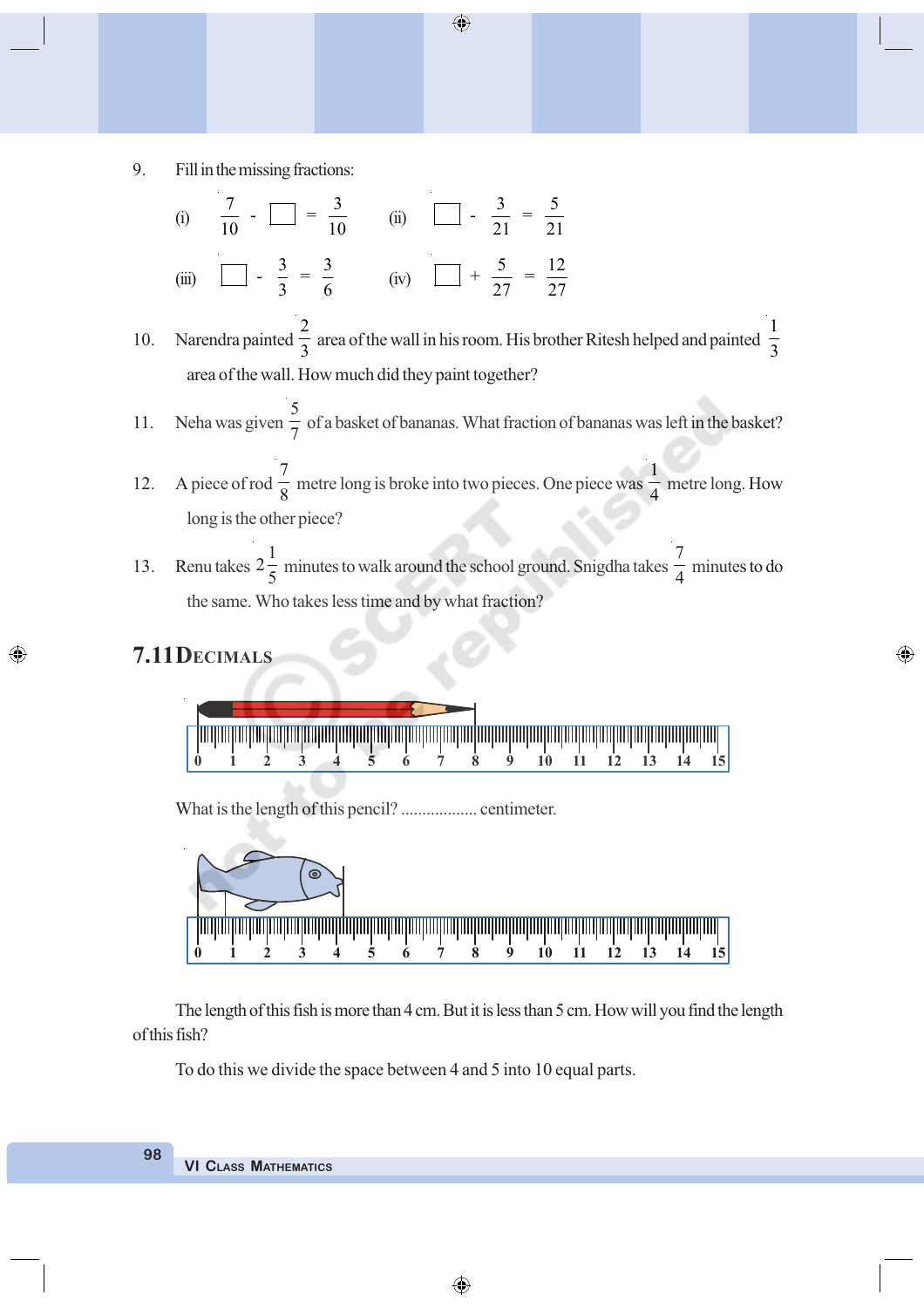Now can you measure the length of this fish? The length is ....... cm and .......... small part. We call this small part as millimeter. That means this fish is 4 cm and 2 mm in length. Each of the 10 equal parts is one milli meter. In using the scale we use equal divisions and count the smaller parts.

⊕

In the above examples, the length is.

4 and 
$$
\frac{2}{10}
$$
 part =  $4\frac{2}{10}$  cm

What is the length of the tail of the fish? See the picture of fish from the above. You find it is less than 1 cm and is equal to 8 parts out of the 10 equal parts.

Thus it is 1 1 1 1 1 1 1 1 8 + + + + + + + = 10 10 10 10 10 10 10 10 10 *cm* **0 1 2 3 4 5 6 7 8 9 10 11 12 13 14 15**

Look at the match stick. Measure the length of the match stick and write it in centimeters and its tenth parts.

1 part of each 
$$
cm = 1
$$
  $mm = \frac{1}{10}$   $cm = 1$   $cm$ 

#### **7.11.1 Place Value in Decimal Number**

If we read a three digit number then we can find the number by deciding the place value of the digits. Lets take 3 digits as an example: 1, 2, 5.

In the number 512 if 5 takes the place of the hundreds then it has the value 500. That is why 512 is five hundred and twelve. In the number 152 the numeral 5 is in tens place so it has the place value of fifty.

In 125 we have 5 in the place of units. That is why the number is one hundred twenty and five or one hundred and twenty five. If we move to the right of hundreds we have tens and if we move to the right side of tens it is units. In other words while shifting towards right the value of

place becomes 1  $\frac{1}{10}$  of its value.

◈



**99**

⊕

⊕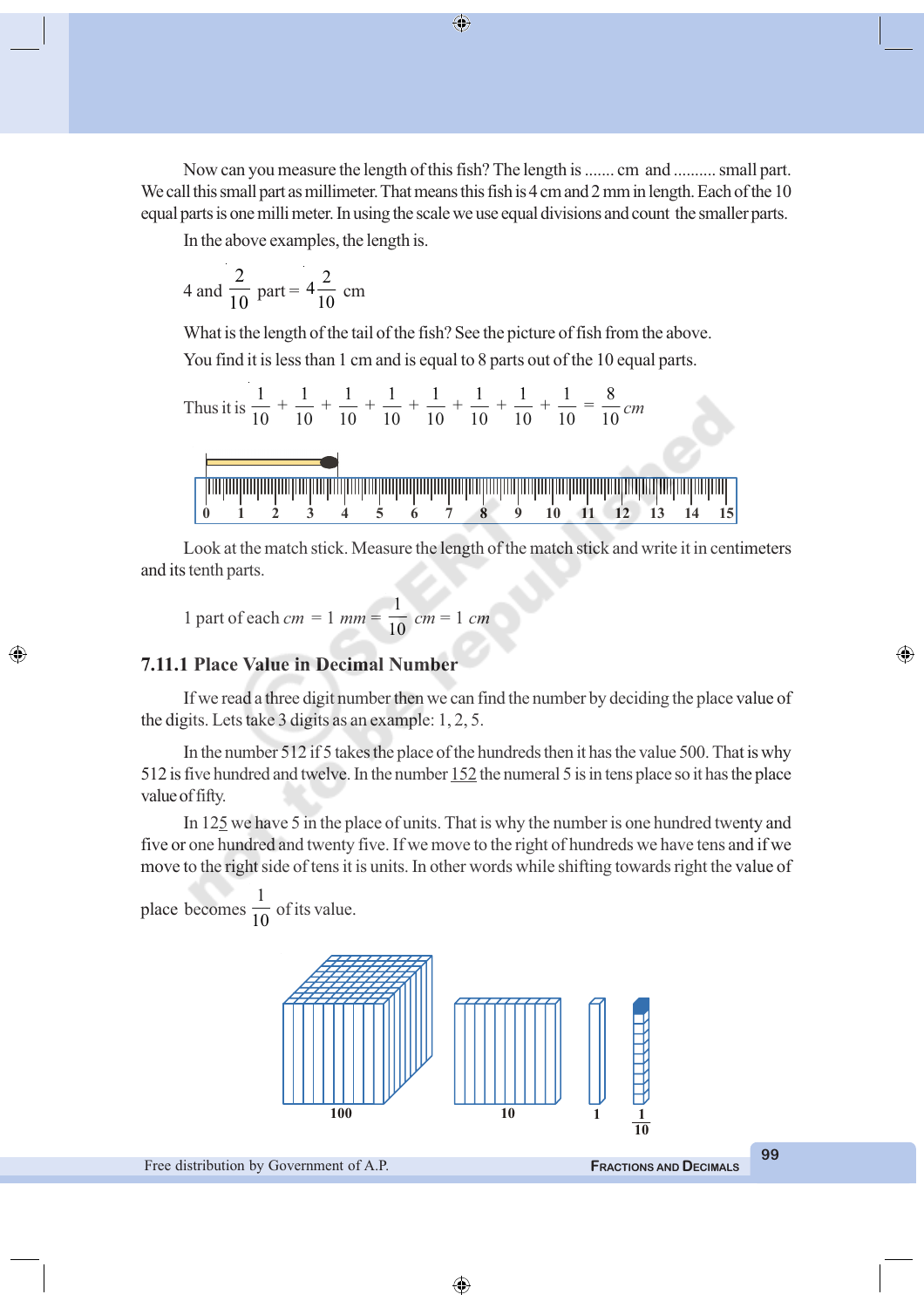The picture above shows how as we move right the value becomes 1  $\frac{1}{10}$ th of the value on the left.The first figure, We start 100 with a cube for 100 made up of 100 cuboidal rods. If we divide it into 10 equal parts then you will get a cuboid made up of 10 rods

When we further divide a ten in to 10 equal parts we get 1 cuboidal rod. This means that  $10<sup>th</sup>$  part of a hundred<sup>th</sup> is tens and  $10<sup>th</sup>$  part of tens is a unit.

Now, if we move more towards right then what will happen?

You must remember that in above diagram of measuring fish example we measured length less than 1 cm*.* We divided 1 cm*.* into 10 small equal parts. Each part is called of 1 mm*.* That is each part is  $\frac{1}{10}$  cm. When we write mm in cm then we write it on the right hand side of the decimal point. The value of the first digit on the right hand side of the decimal point is 1 10

$$
100 \rightarrow \frac{100}{10} = 10 \rightarrow \frac{10}{10} = 1 \rightarrow \frac{1}{10}
$$

If we have five  $10<sup>th</sup>$  parts we have 5  $\frac{1}{10}$  and write 0.5. This means 5 parts out of the 10 of a whole i.e., 5  $\frac{1}{10} = 0.5$ 

◈

#### **TRY THESE**

◈

(i) Write fractions for the following decimal and also find how many tenth parts are there in each:

0.4 , 0.2 , .8 , 1.6 , 5.4 , 555.3 , 0.9

(ii) Complete the following table.

| Tens $(10)$ | Ones $(1)$ | One-Tenths $(1/10)$ | Decimal number |
|-------------|------------|---------------------|----------------|
|             |            |                     |                |
|             |            |                     |                |
|             |            |                     |                |

(iii) Complete the following table.

| <b>Decimal</b> | Whole number | Decimal part | Value of the | Write in words |
|----------------|--------------|--------------|--------------|----------------|
| <b>Number</b>  | part         |              | Decimal part |                |
| 8.5            |              |              |              |                |
| 14.7           |              |              |              |                |
| 23.0           |              |              |              |                |
| 5.4            |              |              |              |                |

⊕

**100**

**VI CLASS MATHEMATICS**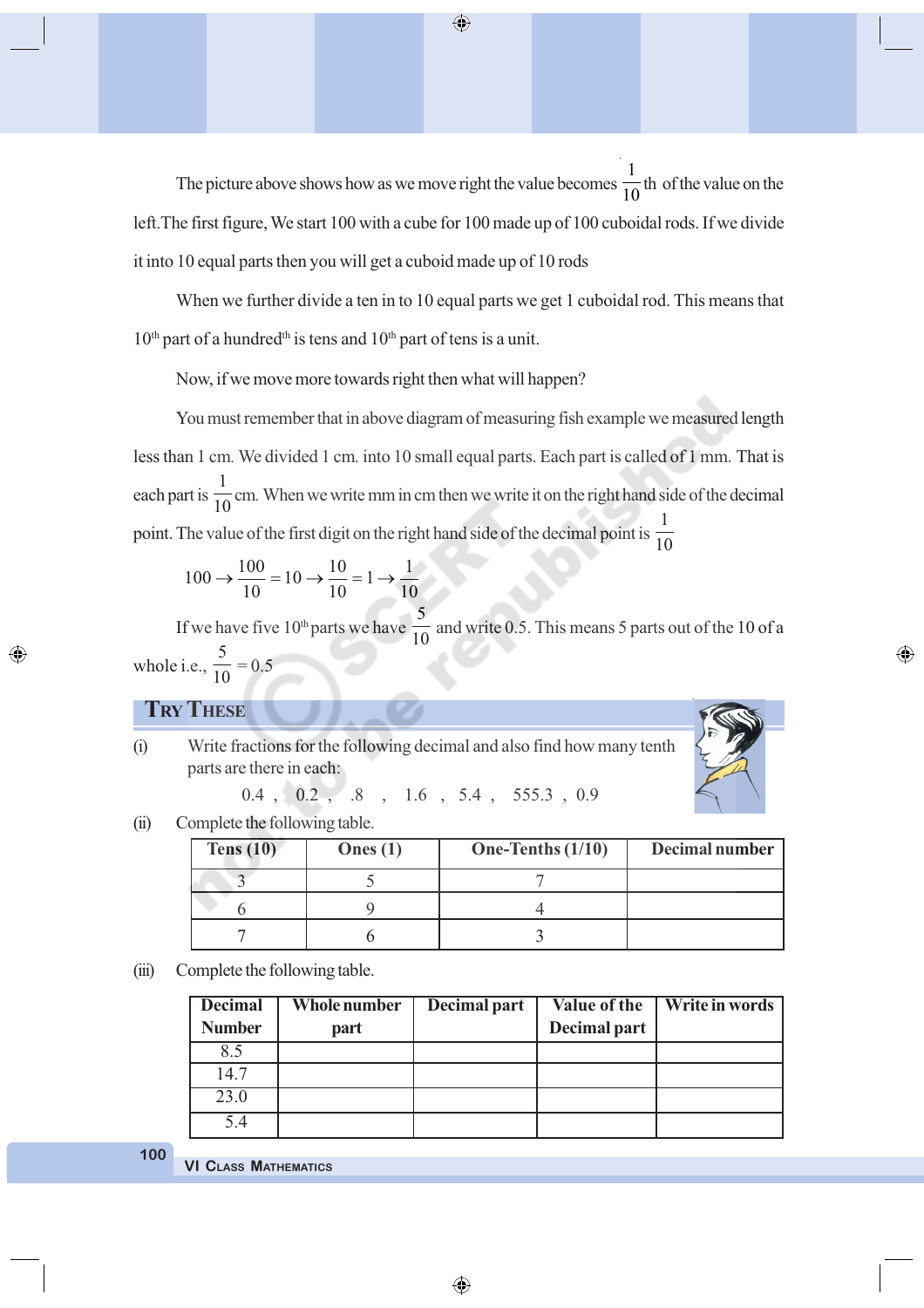(iv) Measure the length of these line segments and fill it in the table given below.

| Н                    | M         | M<br>M<br>m                        |                                         |
|----------------------|-----------|------------------------------------|-----------------------------------------|
| What you<br>measured | cm and mm | <b>Length measurement</b><br>in cm | <b>Length measurement</b><br>in decimal |
| HM                   |           |                                    |                                         |
| PM                   |           |                                    |                                         |
| CM                   |           |                                    |                                         |
| Your rubber          |           |                                    |                                         |
| Piece of a chalk     |           |                                    |                                         |
| Your fore finger     |           |                                    |                                         |

If part of 100 is to be shown then we have to write the number after two places to the right side of the decimal like 5  $\frac{1}{100}$  = ·05 that is, if we move one place towards right from 1  $\frac{1}{10}$  then the value is 1  $\frac{100}{}$ .

1 m. has 100 cm in it. If we have to write 5 cm in meter then we write ·05 m If we have to write 25 cm*.* or hundredth part is to be written then it is 0·25

that is 
$$
\frac{20}{100} + \frac{5}{100} = \frac{25}{100} = 0.25
$$

◈

Write fractions for the following decimal and find how many hundredth parts are there in it:

⊕

0.35, 0.08, 6.70, 23.53, 756.01

Similarly we know 100 paise  $= 1$  Rupee, so how much is 10 paise of a rupee and how much is 1 paise of rupee?

How much is 475 paise? It is  $400 + 75$  paise or  $4 +$ 75  $\frac{1}{100}$  rupee or 4.75 rupee. Also written as 4 rupees 75 paise (or  $\mathcal{F}$  4.75

Similarly rupees 5 and 30 paisa will be written as  $5\frac{30}{100}$  rupees which  $\bar{z}$  5.30

| Do This                                 |                               |
|-----------------------------------------|-------------------------------|
| Fill in the blanks:                     |                               |
| (i)                                     |                               |
| (ii)<br>$570 \text{ paisa}$ =           |                               |
| (iii)<br>$2050 \text{ paisa}$ =         |                               |
|                                         | 101                           |
| Free distribution by Government of A.P. | <b>FRACTIONS AND DECIMALS</b> |

 $\bigoplus$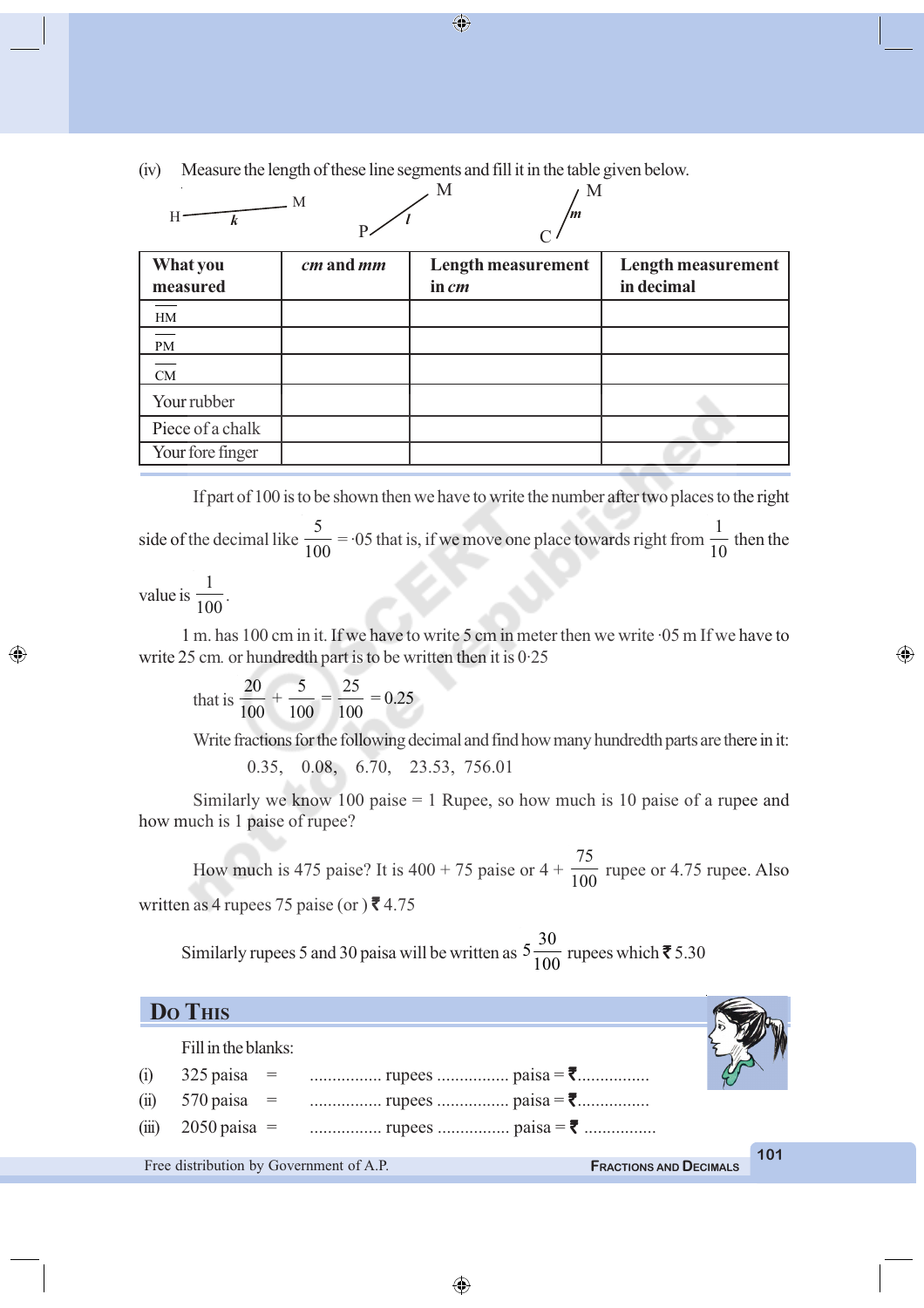|    |                             | <b>EXERCISE - 7.4</b>                                                                           |  |  |  |  |  |  |  |  |
|----|-----------------------------|-------------------------------------------------------------------------------------------------|--|--|--|--|--|--|--|--|
|    | Fill in the blanks          |                                                                                                 |  |  |  |  |  |  |  |  |
|    | (i)                         |                                                                                                 |  |  |  |  |  |  |  |  |
|    | (ii)                        | The whole number part of $15.9$ is $\_\_\_\_\_\_\_\_\_\_\_\_\_\_\_\_\_\_\_\_\_\_\_\_\_\_\_\_\_$ |  |  |  |  |  |  |  |  |
|    | (iii)                       |                                                                                                 |  |  |  |  |  |  |  |  |
|    | (iv)                        | The place value of $8 \text{ in } 9.8 \text{ is }$                                              |  |  |  |  |  |  |  |  |
|    | (v)                         | The point between the whole number part and the decimal part of the decimal<br>number is called |  |  |  |  |  |  |  |  |
| 2. |                             | Write the decimal for each of the following                                                     |  |  |  |  |  |  |  |  |
|    | (i)                         | One hundred twenty five and four tenths                                                         |  |  |  |  |  |  |  |  |
|    | (ii)                        | Twenty and two tenths                                                                           |  |  |  |  |  |  |  |  |
|    | (iii)                       | Eight and Six tenths                                                                            |  |  |  |  |  |  |  |  |
| 3. |                             | Write the following fractions in the decimal form using the decimal point.                      |  |  |  |  |  |  |  |  |
|    | (i)                         | 278/1000<br>6/100<br>16/100<br>(ii)<br>(iii)                                                    |  |  |  |  |  |  |  |  |
|    | (iv)                        | 16/1000<br>369/100<br>345/10<br>(v)<br>(vi)                                                     |  |  |  |  |  |  |  |  |
| 4. |                             | Write the place value of each underlined digit.                                                 |  |  |  |  |  |  |  |  |
|    | (i)                         | 34.26<br>8.88<br>(ii)<br>0.91<br>(iii)                                                          |  |  |  |  |  |  |  |  |
|    | (iv)                        | 3.03<br>0.50<br>(v)<br>6.74<br>(vi)                                                             |  |  |  |  |  |  |  |  |
| 5. |                             | Find which is greater?                                                                          |  |  |  |  |  |  |  |  |
|    | (i)                         | $0.2$ or $0.4$<br>70.08 or 70.7<br>(ii)                                                         |  |  |  |  |  |  |  |  |
|    |                             | (iii) $6.6$ or $6.58$<br>7.4 or 7.35 (v) 0.76 or 0.8<br>(iv)                                    |  |  |  |  |  |  |  |  |
| 6. |                             | Rewrite in ascending order                                                                      |  |  |  |  |  |  |  |  |
|    | (i)                         | 0.04, 1.04, 0.14, 1.14<br>(ii). $9.09, 0.99, 1.1, 7$                                            |  |  |  |  |  |  |  |  |
| 7. | Rewrite in descending order |                                                                                                 |  |  |  |  |  |  |  |  |
|    | (i)                         | 8.6, 8.59, 8.09, 8.8<br>6.8, 8.66, 8.06, 8.68<br>(ii)                                           |  |  |  |  |  |  |  |  |
|    |                             | <b>7.12 ADDITION AND SUBTRACTIONS OF DECIMAL FRACTIONS</b>                                      |  |  |  |  |  |  |  |  |
|    |                             | Add 0.3 and 0.4                                                                                 |  |  |  |  |  |  |  |  |
|    |                             | Take a circle and divide it into 10 equal parts.<br>Shade 3 equal parts to represent 0.3        |  |  |  |  |  |  |  |  |
|    |                             | Shaded 4 equal parts in a different way to represent 0.4                                        |  |  |  |  |  |  |  |  |

 $\bigoplus$ 

**102**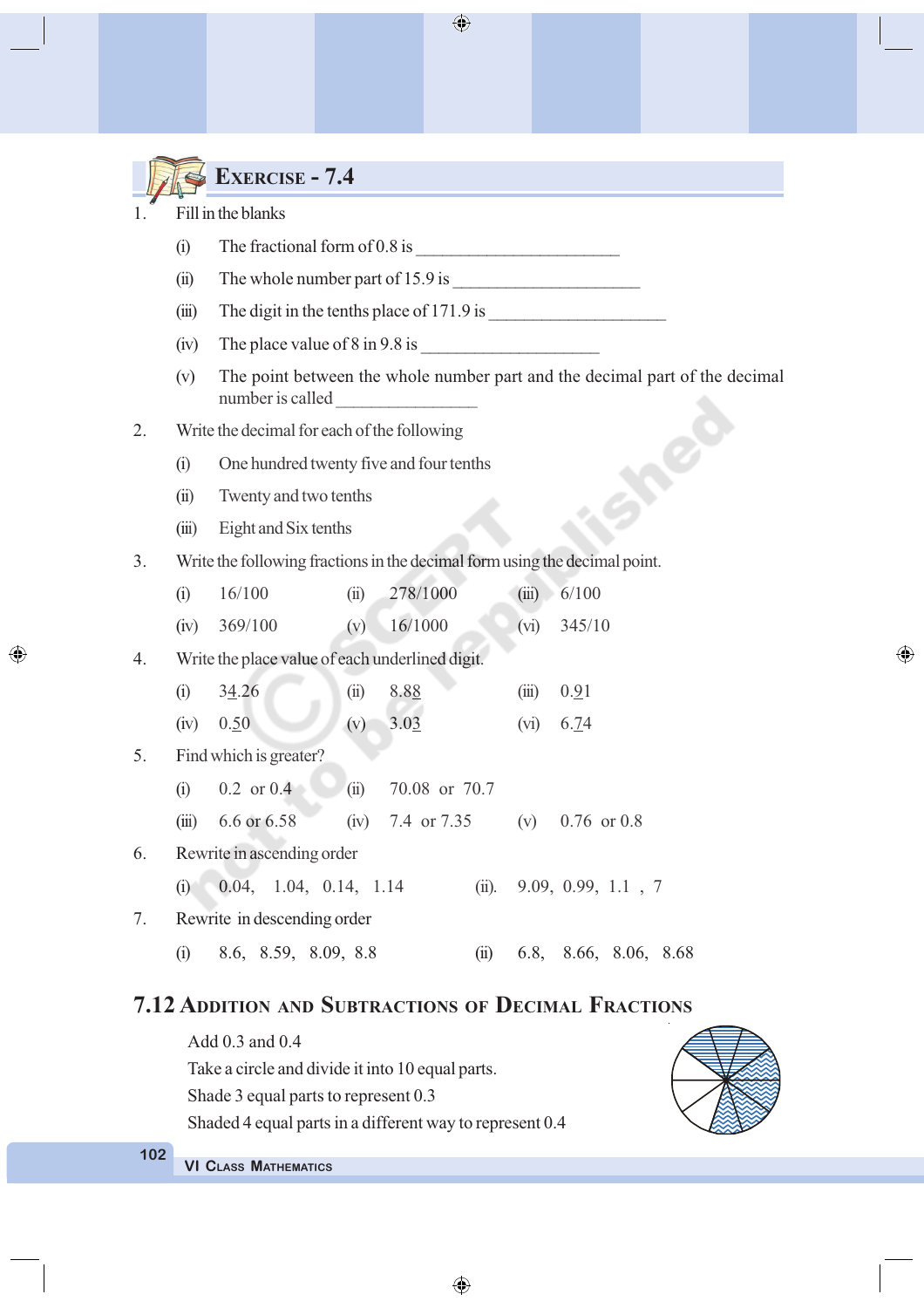Now count the total number of shaded tenths in the circle.

| Ones              | <b>Tenths</b> |
|-------------------|---------------|
| 0                 | 3             |
| $\mathbf{0}$      | 4             |
| $\mathbf{\Omega}$ |               |

Therefore  $0.3 + 0.4 = 0.7$ 

Thus, we can add decimal in such a manner that tenth part will add to tenth part of the

| second number. Similarly the hundredth parts would be added together. |             |   |                          |  |
|-----------------------------------------------------------------------|-------------|---|--------------------------|--|
| Can you now add 0.63 and 0.54?                                        |             |   |                          |  |
|                                                                       | <b>Ones</b> |   | <b>Tenths Hundredths</b> |  |
|                                                                       | $\theta$    | 6 |                          |  |
|                                                                       | $\sim 0$    |   |                          |  |
|                                                                       |             |   |                          |  |
| Thus $0.63 + 0.54 = 1.17$                                             |             |   |                          |  |

◈

| <b>Do THIS</b>                           |                                               |                  |                                                         |                                                                        |     |  |  |
|------------------------------------------|-----------------------------------------------|------------------|---------------------------------------------------------|------------------------------------------------------------------------|-----|--|--|
| Find:                                    |                                               |                  |                                                         |                                                                        |     |  |  |
| (i)                                      | $0.39 + 0.26$                                 |                  | (ii)                                                    | $0.8 + 0.07$                                                           |     |  |  |
| (iii)                                    | $1.45 + 1.90$                                 |                  | (iv)                                                    | $3.44 + 1.58$                                                          |     |  |  |
| Example-1.                               | Add $3.64 + 5.4$                              |                  |                                                         |                                                                        |     |  |  |
| $Method-(i)$ :                           | $3.64 + 5.4$                                  |                  |                                                         | The first is two decimal place fraction and                            |     |  |  |
|                                          |                                               |                  |                                                         | the second is a one decimal place fraction                             |     |  |  |
|                                          | $= 364/100 + 54/10$                           |                  |                                                         | Express them in the fractional form                                    |     |  |  |
|                                          |                                               |                  |                                                         | $= 364/100 + 540/100$ Make 100 the denominator of the second fraction. |     |  |  |
|                                          | $= 904/100$                                   |                  | Add the numerators after making the denominators equal. |                                                                        |     |  |  |
|                                          | $= 9.04$                                      |                  |                                                         | Write the answer using the decimal point.                              |     |  |  |
| Method-(ii):                             | $3.64 + 5.4$                                  |                  |                                                         |                                                                        |     |  |  |
| <b>Tenths Hundredths</b><br><b>Units</b> |                                               |                  |                                                         |                                                                        |     |  |  |
|                                          | 3                                             | 6                | 4                                                       |                                                                        |     |  |  |
|                                          | 5<br>$^+$                                     | 4                |                                                         |                                                                        |     |  |  |
|                                          | 9                                             | $\boldsymbol{0}$ | 4                                                       |                                                                        |     |  |  |
|                                          |                                               |                  |                                                         |                                                                        |     |  |  |
|                                          |                                               | 3.64             |                                                         | As the first fraction has two decimal                                  |     |  |  |
|                                          | + 5.40 places, convert 5.4 into a two decimal |                  |                                                         |                                                                        |     |  |  |
|                                          |                                               |                  | 9.04 place fraction and add.                            |                                                                        |     |  |  |
|                                          |                                               |                  |                                                         |                                                                        | 103 |  |  |

Free distribution by Government of A.P. **FRACTIONS** AND **DECIMALS** 

 $\bigoplus$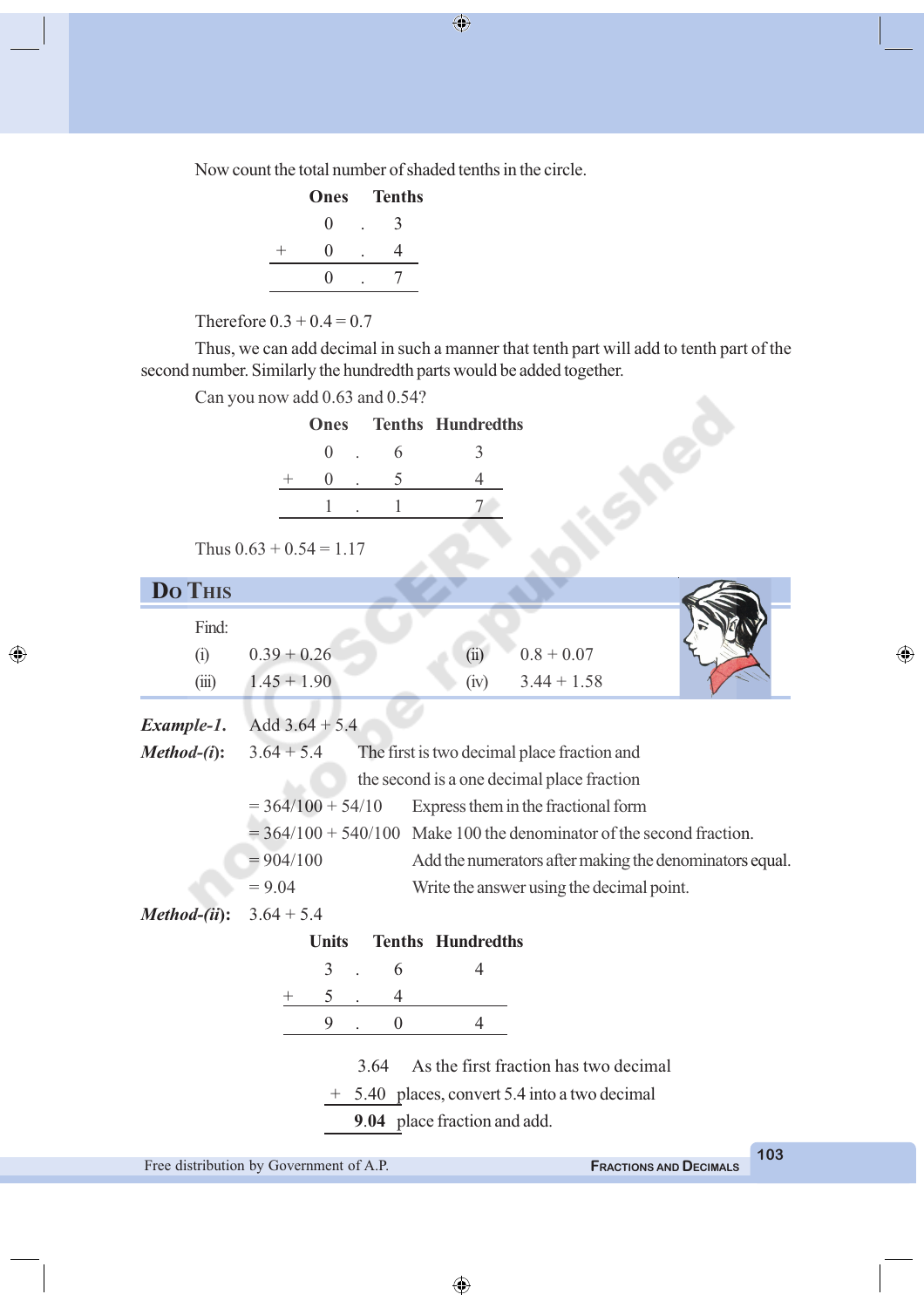*Example-2***.** Salma is practising for her school sports day. She runs 3·27 km*.* in the morning and 2·8 km*.* in the evening. How much does she run in all?

 $\bigoplus$ 

|            | <b>Solution:</b> $3.27 + 2.8 = ?$ |                    |
|------------|-----------------------------------|--------------------|
|            | Run in the morning                | 3.27 km            |
|            | Run in the evening                | $2.80 \mathrm{km}$ |
|            | Total distance run                | $6.07 \mathrm{km}$ |
| Example-3. | Subtract $1.23$ from $2.85$       |                    |

*Solution***:** This can be shown by the table

|                           |    |  | <b>Ones</b> Tenths Hundredths |
|---------------------------|----|--|-------------------------------|
|                           | 2. |  |                               |
|                           |    |  |                               |
|                           |    |  |                               |
| Thus $2.85 - 1.23 = 1.62$ |    |  |                               |

Therefore, we can say that, subtraction of decimals can be done by subtracting hundredths from hundredths, tenths from tenths, ones from ones and so on. Just as we added in addition.

⊕

Sometimes while subtracting decimals, we may also need to regroup.

*Example-3*. Subtract 2·89 from 4·5

◈

| Solution: |  | <b>Ones</b> Tenths Hundredths |
|-----------|--|-------------------------------|
|           |  |                               |
|           |  |                               |
|           |  |                               |

Therefore  $4.5 - 2.89 = 1.61$ 

# **EXERCISE - 7.5**

- Sonu went to a shop. He wanted to buy a chiki and a toffee. One chiki costs  $\overline{6}0.75$  and a toffee costs  $\bar{\mathbf{\mathsf{z}}}$  0.50. If he buys one each of them how much he has to pay to the shop keeper. Sonu's mother gave him  $\bar{\mathbf{z}}$  2. He gave it to shopkeeper and bought items of  $\bar{\mathbf{z}}$ 1.25. How much he will get in return? Suppose if his mother gave her  $\bar{\phantom{a}}$  5 then how much will the shopkeeper return?
- 2. Add the following decimal fractions:

| (i) | $25.11 + 3.80$ | (ii) $14.01 + 1.1 + 1.98$ |
|-----|----------------|---------------------------|
|     |                |                           |

- (iii)  $9.85 + 0.61$  (iv)  $2.3 + 18.94$
- (v)  $2.57 + 3.75$
- 3. Abhishek travelled 5 km. 28 m. by bus, 2 km. 265 m. by car and the rest 1 km. 30 m*.* by walk. How much distance did he travel in all?
- 4. Mrs.Vykuntam bought 6.25 m of dress material for her older daughter and 5.75 m for the younger one. How much dress material did she buy for her daughters.